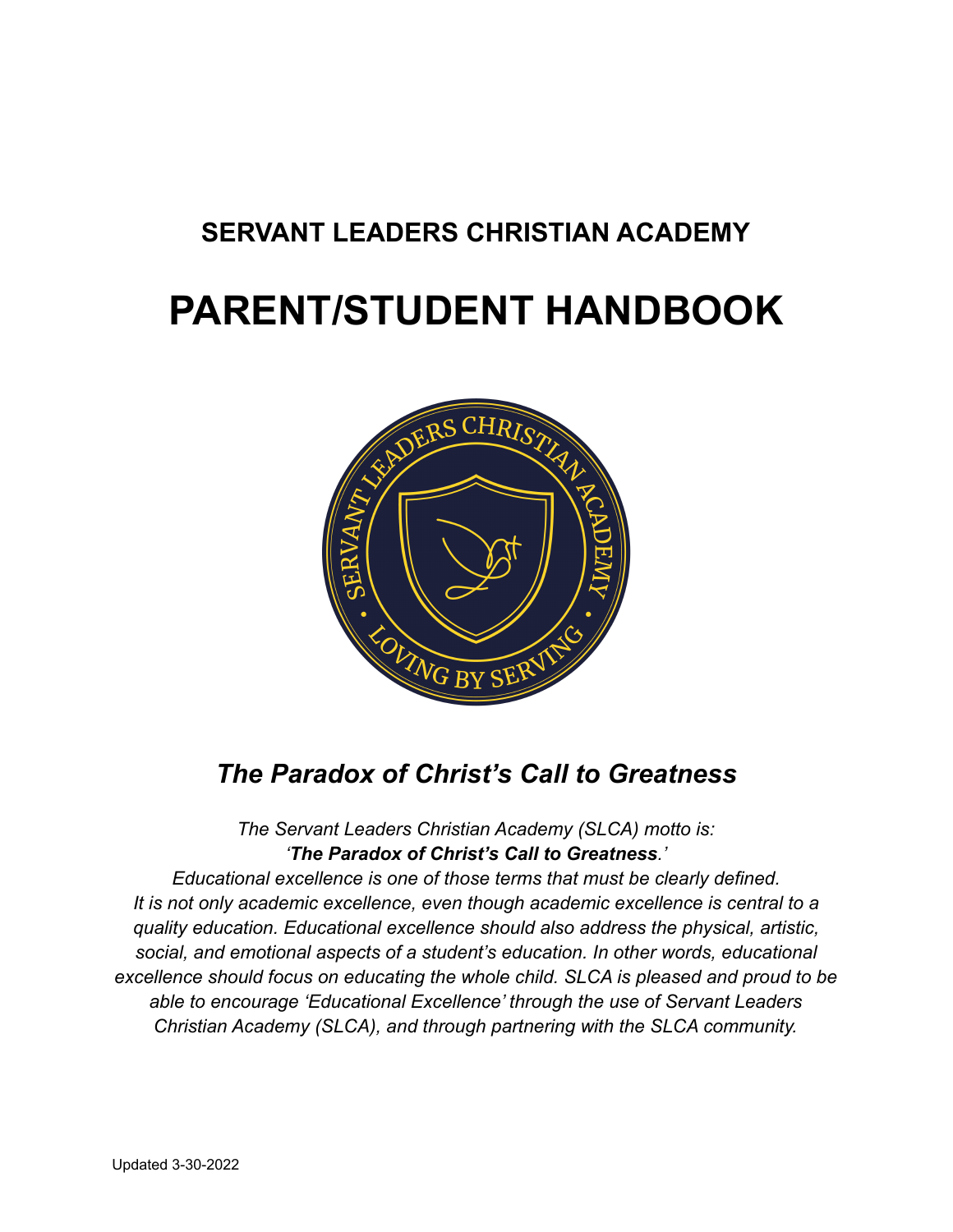# **Table of Contents**

| 1. SLCA Vision, Mission, Philosophy, and Goals          | 4              |
|---------------------------------------------------------|----------------|
| 1.1 SLCA Vision                                         | 4              |
| 1.2 SLCA Mission                                        | 4              |
| 1.3 SLCA Philosophy                                     | 4              |
| 1.4 SLCA Goals                                          | 4              |
| 1.5 SLCA Admissions                                     | 4              |
| 1.6 SLCA Office Hours and Contacts                      | 4              |
| 1.7 SLCA Administration/Teachers                        | 5              |
| 2. Attendance Policy and Procedures                     | 5              |
| 2.1 Excused Absences                                    | 5              |
| 2.2 Unexcused Absences                                  | 6              |
| 2.3 Long-Term Absences (More Than Two Days)             | $\overline{7}$ |
| 2.4 Late Arrivals and Early Dismissals                  | $\overline{7}$ |
| 2.5 Tardy                                               | 9              |
| 2.6 Activities and Attendance                           | 9              |
| 3. Rules, Regulations, and Policies                     | 9              |
| 3.1 SLCA Universal Rules                                | 9              |
| 3.2 Discipline Policy and Procedures                    | 10             |
| 3.3 Ethics Code                                         | 11             |
| 3.4 Student Harassment and Bullying                     | 12             |
| 3.5 Homework Policy (Applies to Grades K-12)            | 13             |
| 3.6 Plagiarism/Cheating Policy (Applies to Grades K-12) | 14             |
| 3.7 Inclement Weather Policy                            | 15             |
| 3.8 Visitor Policy                                      | 15             |
| 3.9 Dress Code                                          | 15             |
| 4. SLCA Grades, Report Cards, and Student Behaviors     | 15             |
| 4.1 Grading                                             | 15             |
| 4.2 Factors that Determine Grades                       | 16             |
| 4.3 Report Cards                                        | 17             |
| 4.4 Classroom Placement                                 | 17             |
| 4.5 Class Structure and Size                            | 17             |
| 4.6 Student Awards and Recognition                      | 17             |
| 5. SLCA Co-Curricular and Extracurricular Activities    | 18             |
| 5.1 Virtual Field Trips                                 | 18             |
| 5.2 Celebrations (Birthday, Christmas, etc.)            | 18             |
| 5.3 Communication with Parent                           | 18             |
| 6. Security                                             | 18             |
| 6.1 Arrival and Departure Times                         | 18             |
| 6.2 Guest Access to Campus                              | 18             |
| 6.3 Classroom Security                                  | 19             |
| 6.4 Early Closure                                       | 19             |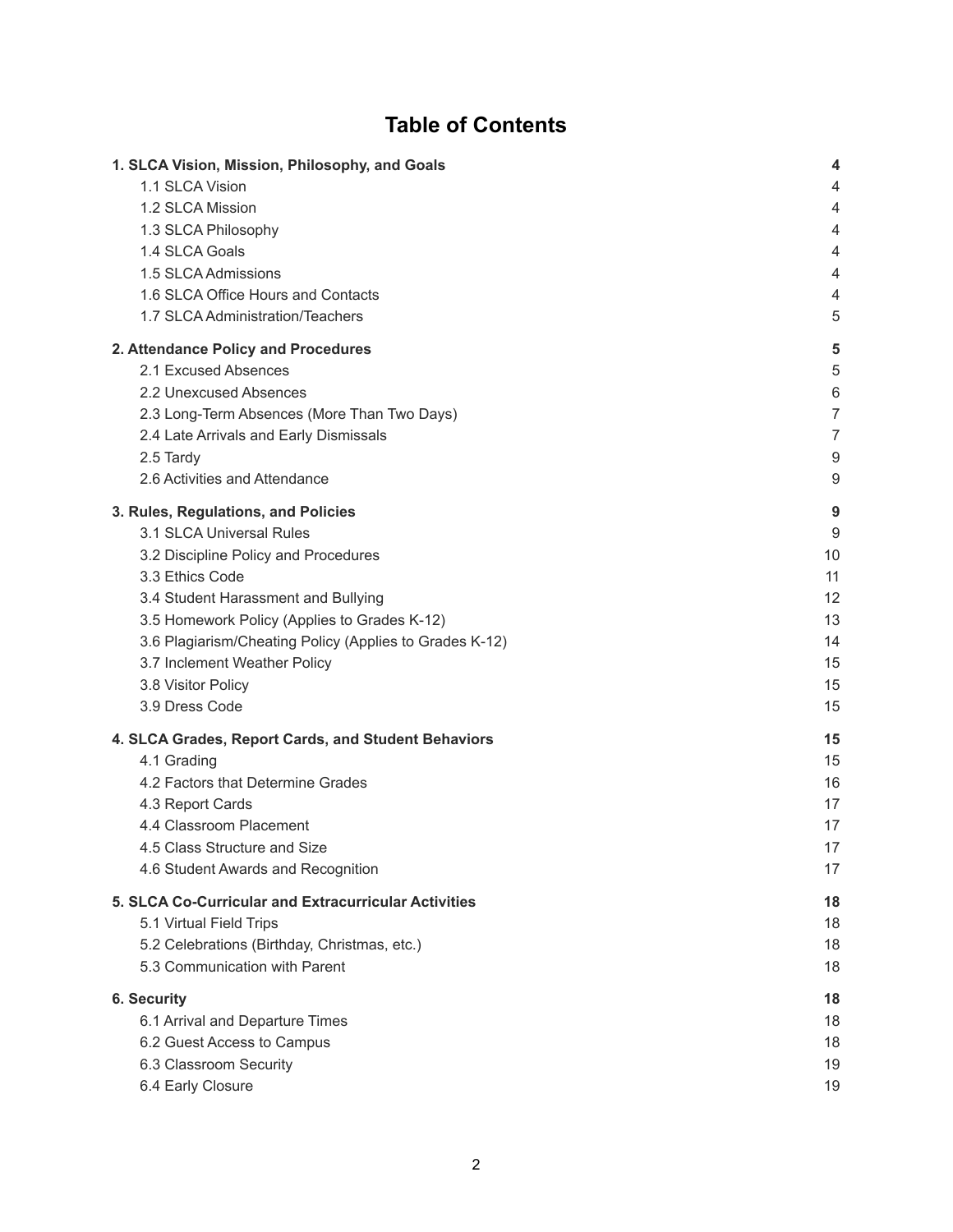| 7. Health and Safety                                        | 19 |
|-------------------------------------------------------------|----|
| 7.1 Student Safety and Wellbeing                            | 19 |
| 7.2 Physical Examination Requirements                       | 20 |
| 7.3 Emergency Information                                   | 20 |
| 7.4 When a Student Becomes Sick                             | 20 |
| 7.5 Emergencies                                             | 22 |
| 7.6 Availability of First Aid Services to Students          | 22 |
| 7.7 Procedures for Injuries at SLCA                         | 22 |
| 7.8 Use of an Ambulance                                     | 22 |
| 7.9 Immunizations                                           | 23 |
| 7.10 Communicable Diseases                                  | 23 |
| 8. Crisis Management Plan                                   | 23 |
| 8.1 Chain of Command                                        | 23 |
| 8.2 Fire Drill Procedures                                   | 24 |
| 8.3 Preparations for Evacuation                             | 25 |
| 8.4 Procedures for an Earthquake                            | 25 |
| 8.5 Bomb Threat                                             | 26 |
| 8.6 Flooding Procedures                                     | 28 |
| 8.7 Armed Intruder Procedures                               | 28 |
| 8.8 Student with a Weapon                                   | 29 |
| 8.9 Tornado                                                 | 29 |
| 9. Information Resources / Technology Policy and Procedures | 30 |
| 9.1 Technology Policy                                       | 30 |
| 9.2 SLCA Internet Safety System                             | 32 |
| 9.3 Information Resources Safety                            | 32 |
| 9.4 SLCA Student Commitment to Responsibility and Safety    | 32 |
| 10. Parent Acknowledgement                                  | 33 |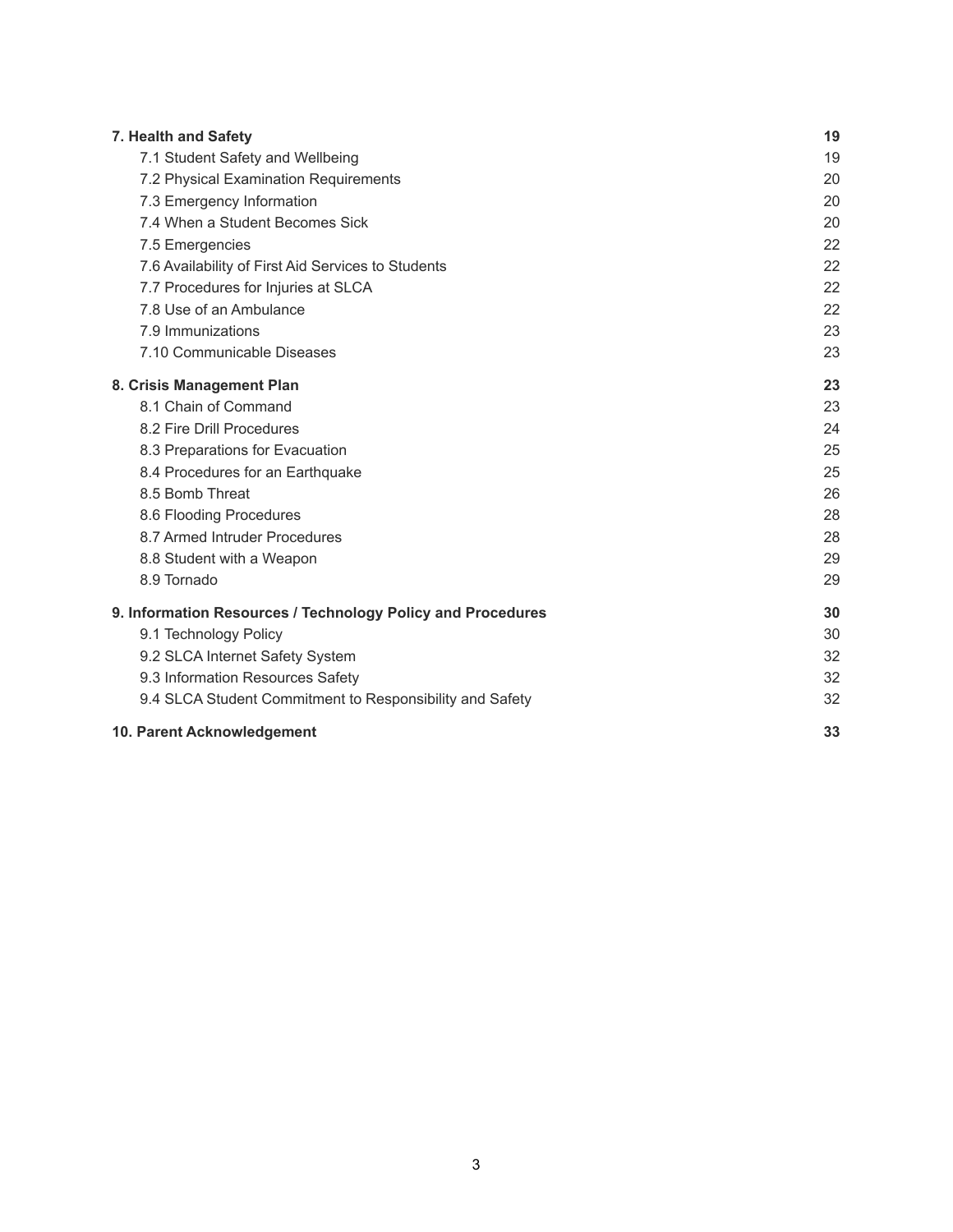<span id="page-3-0"></span>*\*\* "Parent," hereafter refers to both parents, a single parent, caregiver, and/or guardian.*

# **1. SLCA Vision, Mission, Philosophy, and Goals**

SLCA has been accredited by Accreditation International (Ai) and the National Council for Private School Accreditation (NCPSA).

#### <span id="page-3-1"></span>**1.1 SLCA Vision**

The SLCA vision is to foster a community that emboldens our faith and passion for God, and in turn, also emboldens our willingness to serve others.

#### <span id="page-3-2"></span>**1.2 SLCA Mission**

<span id="page-3-3"></span>The SLCA commits to being dedicated servant leaders of Christ (2 Corinthians 5:20).

#### **1.3 SLCA Philosophy**

The SLCA believes that by putting God and His ways first, we will be better equipped to serve one another and to bring glory to His name.

#### <span id="page-3-4"></span>**1.4 SLCA Goals**

Through Christian education, the SLCA endeavors to:

- 1. Teach students to treat their neighbor with love and respect as unique individuals created in God's image (Matthew 5:44; John 14:21; 1 Corinthians 13:4-5; 1 John 3:18; Ephesians 5:21).
- 2. Enable students to acknowledge their full academic potential as they build good study skills and habits (Isaiah 28:26; 2 Timothy 2:3-7).
- 3. Encourage students to develop Biblical perspectives for personal and social relationships (Psalm 119:9; Luke 10:27; 1 Thessalonians 4:6).

#### <span id="page-3-5"></span>**1.5 SLCA Admissions**

No child is excluded from SLCA on the basis of gender, race, color, creed, national, ethnic origin, or socioeconomic status **to all rights, privileges, programs, and activities made available to the students of SLCA.** To enroll a child, Parents must show a sincere interest in the nature, purpose, and program of SLCA and a genuine desire that their children receive Christian education.

#### <span id="page-3-6"></span>**1.6 SLCA Office Hours and Contacts**

School Hours: 8:45 AM - 3:30 PM (CST)

School Year Office Hours: 8:15 AM - 4:00 PM (CST)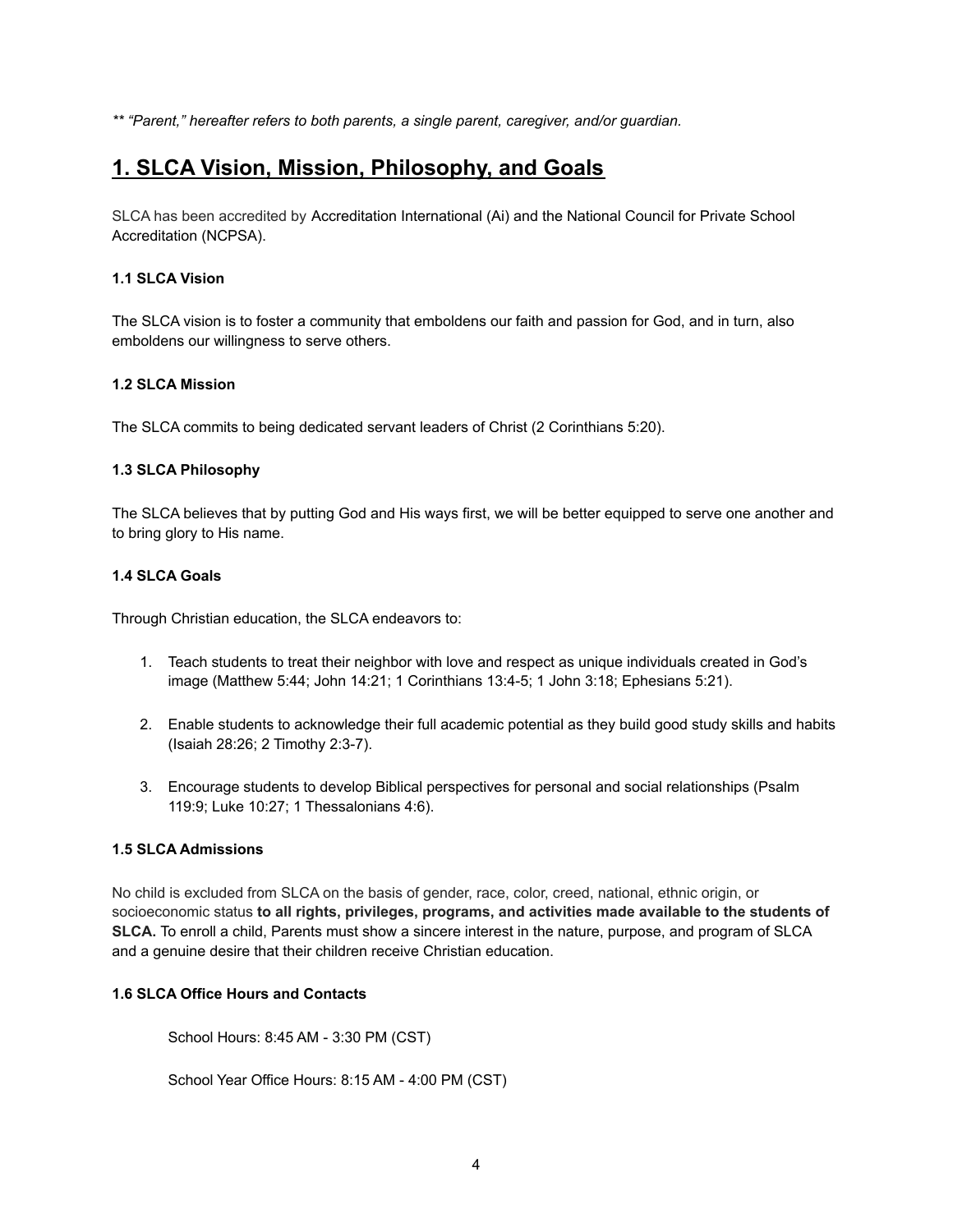Summer Office Hours: 9:00 AM - 2:00 PM (CST)

Main Office and Milton Campus: +1 (608) 607-1147

Loving by Serving / SLCA: +1 (714) 715-2211

#### <span id="page-4-0"></span>**1.7 SLCA Administration/Teachers**

- Ms. Anna Kim (Director of SLCA)
- Ms. Valerie Fielhauer (Vice Principal / Elementary Teacher)
- Ms. Allison Cotgrave (Administrative Assistant / Paraprofessional)
- Ms. Meagan Mitchell (Special Education Teacher)
- Ms. Abbie Werner (Community Relations Manager / Executive Assistant)
- Ms. Elizabeth Bushey (Paraprofessional)
- Mr. Edward Fitzgerald (School IT Technician)

### <span id="page-4-1"></span>**2. Attendance Policy and Procedures**

#### <span id="page-4-2"></span>**2.1 Excused Absences**

In the event that a student has to be absent from SLCA, the Parent should contact the office before 8:45 a.m. to verify the absence. An absence will be marked as "excused" when SLCA agrees that the absence is reasonable and legitimate. The following are absences which will commonly be deemed "excused" by SLCA:

Bereavement / dental appointments / family emergencies / government appointments (i.e., visa-related) / illnesses / legal appointments (i.e., court appearances) / medical appointments / religious observances / SLCA-related (i.e., sports, academic meets) / services (i.e., funerals or memorials) / special requests (i.e., university visit, family "fieldtrip", counseling).

#### **Required Note of Explanation**

For an "excused absence" to be finalized as such in SLCA records, a note with a full explanation of the reason for the absence signed by the Parent must be submitted to the main office by 8:45 a.m. no later than **two days** after the student has returned to SLCA from the absence. In some cases, the Parent may be required to submit additional documents from a relevant professional (e.g., a doctor) for further verification. If the student requested a family "fieldtrip," they must fill out a Social Emotional Wellness Project Form.

In the event that the note from the Parent and/or additional documents (if requested) are not submitted within the two days after the student has returned to SLCA, the absence will be recorded as an "**unexcused absence**" and will appear on the report card and permanent records.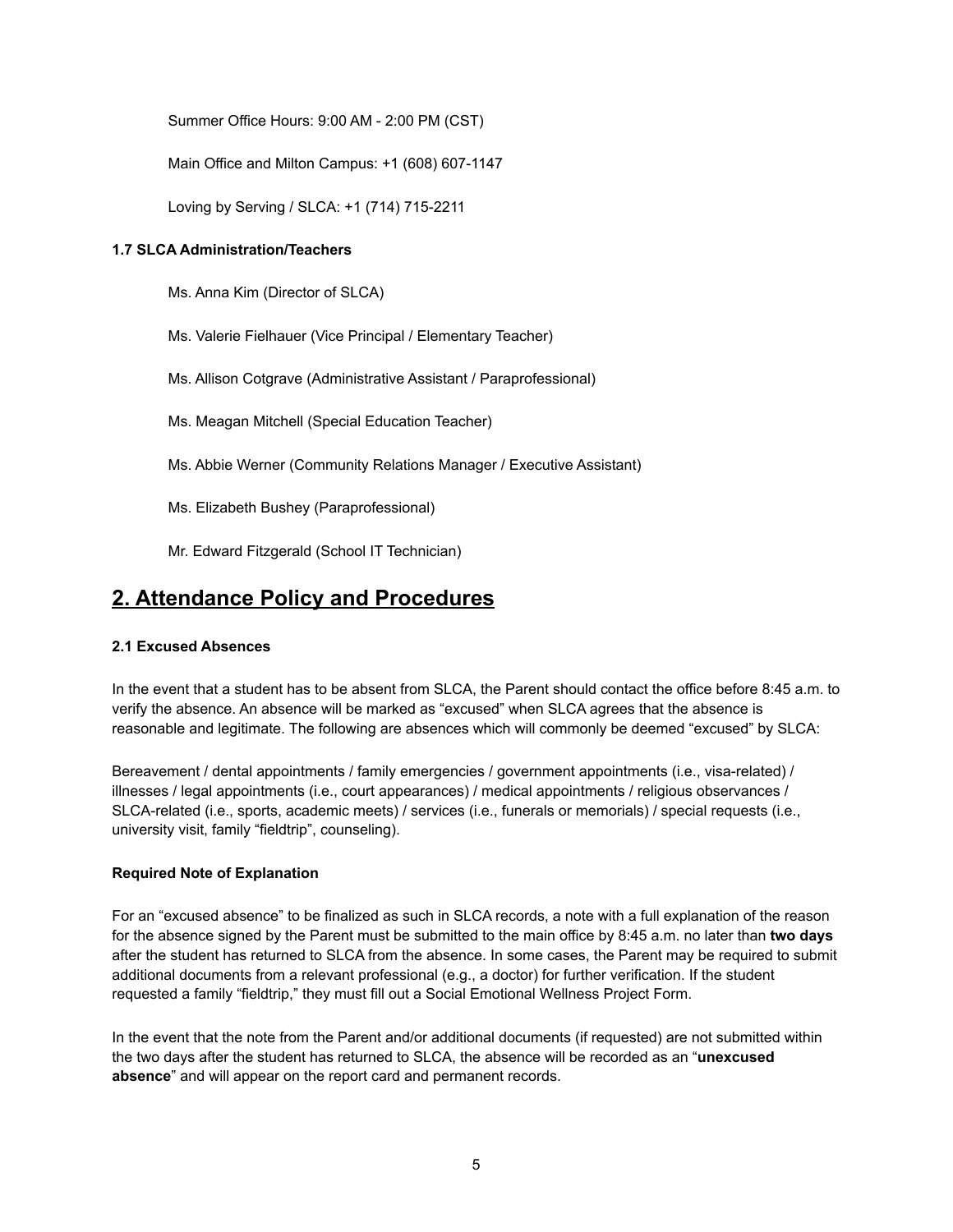#### **Procedures for Frequently Excused Absences**

- 1. When a student has accumulated **five** absences in a quarter/term, there will be a conference with the student, and the Parent will be contacted via email. A conference may be requested with the Parent.
- 2. If the student misses additional days in the same trimester, and it is determined that this has had a negative impact on learning, the Parent will be contacted and a meeting will be requested.
- 3. When a student has been absent for 10 days in a trimester, and it is determined that the student has missing/incomplete work, he/she will be required to spend time after school until all missing work has been satisfactorily completed.
- 4. If the student does not fulfill the required after school make-up work time or more absences continue, the Parent will be contacted and a meeting with the Director of SLCA and Teacher must occur.

#### <span id="page-5-0"></span>**2.2 Unexcused Absences**

An absence at SLCA is "unexcused" in the following instances:

- 1. The excuse given for the absence by the Parent has not been deemed to be legitimate, or a signed note has not been submitted within two days of returning to SLCA. The consequences will be as follows:
	- a. The student will be referred to the Director's office.
	- b. The student may be required to serve an after school detention under the supervision of the Director from 3:30 p.m. to 4:00 p.m. in the case that important work has been missed due to the absence. The Parent will be notified beforehand.
- 2. A student has "skipped" classes without permission from his/her Parent. Typically, this means that either a student has decided not to report to SLCA for classes on a given day or a student has left SLCA unannounced for a period of time during the day. The consequences will be as follows:
	- a. One unexcused absence The Parent will be contacted by phone and a letter will be sent from SLCA by email to the Parent. The student will either receive a half day internal suspension or full-day internal suspension depending on the extent of the missed time. All work missed must be completed during this time in addition to new work.
	- b. Two unexcused absences The Parent will be contacted by phone and a letter will be sent from SLCA by email to the Parent. A Parent meeting is requested. The student receives a full-day internal suspension.
	- c. Three unexcused absences The Parent will be contacted by phone and a letter will be sent from SLCA by email to the Parent. A Parent meeting will be requested. The student will receive two days of internal suspension.
	- d. Additional unexcused absences This could result in external suspensions and potential expulsion from SLCA.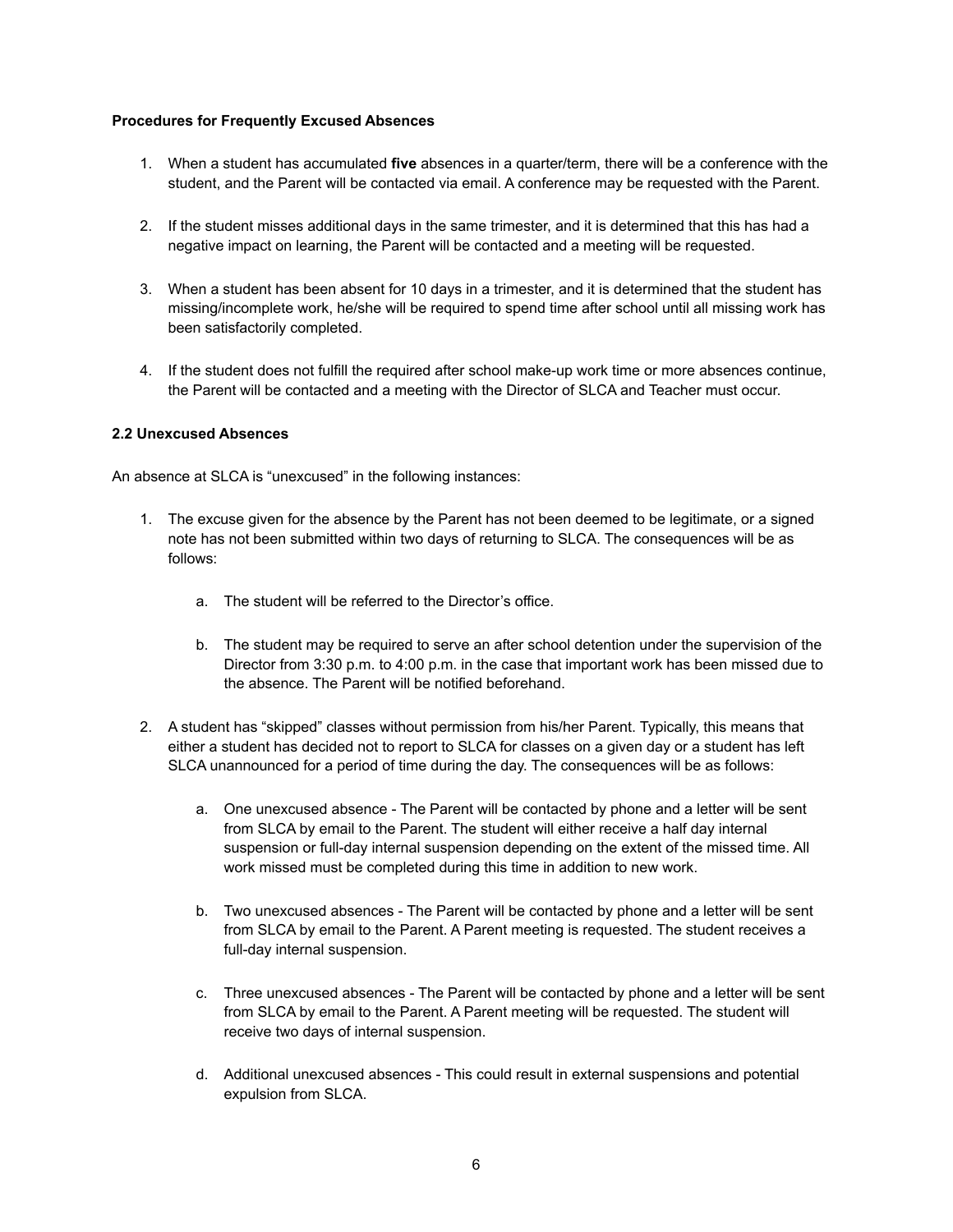#### **Make-up Work Policy (Applies to Grades K-12)**

The student is responsible to make up all of the work missed during an absence. Students are expected to contact each teacher to make arrangements for make-up work. This initiative is always expected to be made by the student, not the teacher.

Please note that the make-up work policy also applies to those students who are absent due to special requests (i.e., field trips, sporting activities, etc.) unless special arrangements have been made with teachers.

#### <span id="page-6-0"></span>**2.3 Long-Term Absences (More Than Two Days)**

When emergencies take students away from SLCA for more than two days, Parents should contact the office stating the reason for the absence.

We ask that every effort be made by the family to arrange for the aforementioned to be scheduled during our calendar vacation times. If this is not possible, SLCA asks that such trips should be scheduled far in advance. The Director may grant a request for such a trip for up to five (5) academic days and designate it as an "excused absence." A request for an extended absence must be submitted to the SLCA office in the form of a letter two weeks in advance.

The following procedure must be followed for an extended absence:

- 1. The Parent must contact the office with a written request for an extended absence.
- 2. The Director will make the decision for approval.

If an extended absence is approved by the Director:

- 1. An office staff member will inform the Parent that the extended absence has been approved.
- 2. The next morning, the student must pick up an *Extended Absence Teacher Verification* form from the school office to be signed by all subject teachers.
- 3. The student must return the completed form to the office the next day with the Parent's signature.
- 4. The office staff member will scan the form and send the PDF out to all of the related teachers, the Parent, and the student.

#### <span id="page-6-1"></span>**2.4 Late Arrivals and Early Dismissals**

Any student arriving at SLCA after **9:00 a.m. (grades K-12)** will be designated as "late". In the event that a student arrives late to SLCA, the following procedures must be followed:

- 1. The student must check in at the SLCA office.
- 2. The student must receive a "late slip" from the school office before proceeding to the classroom (if applicable at the student's campus).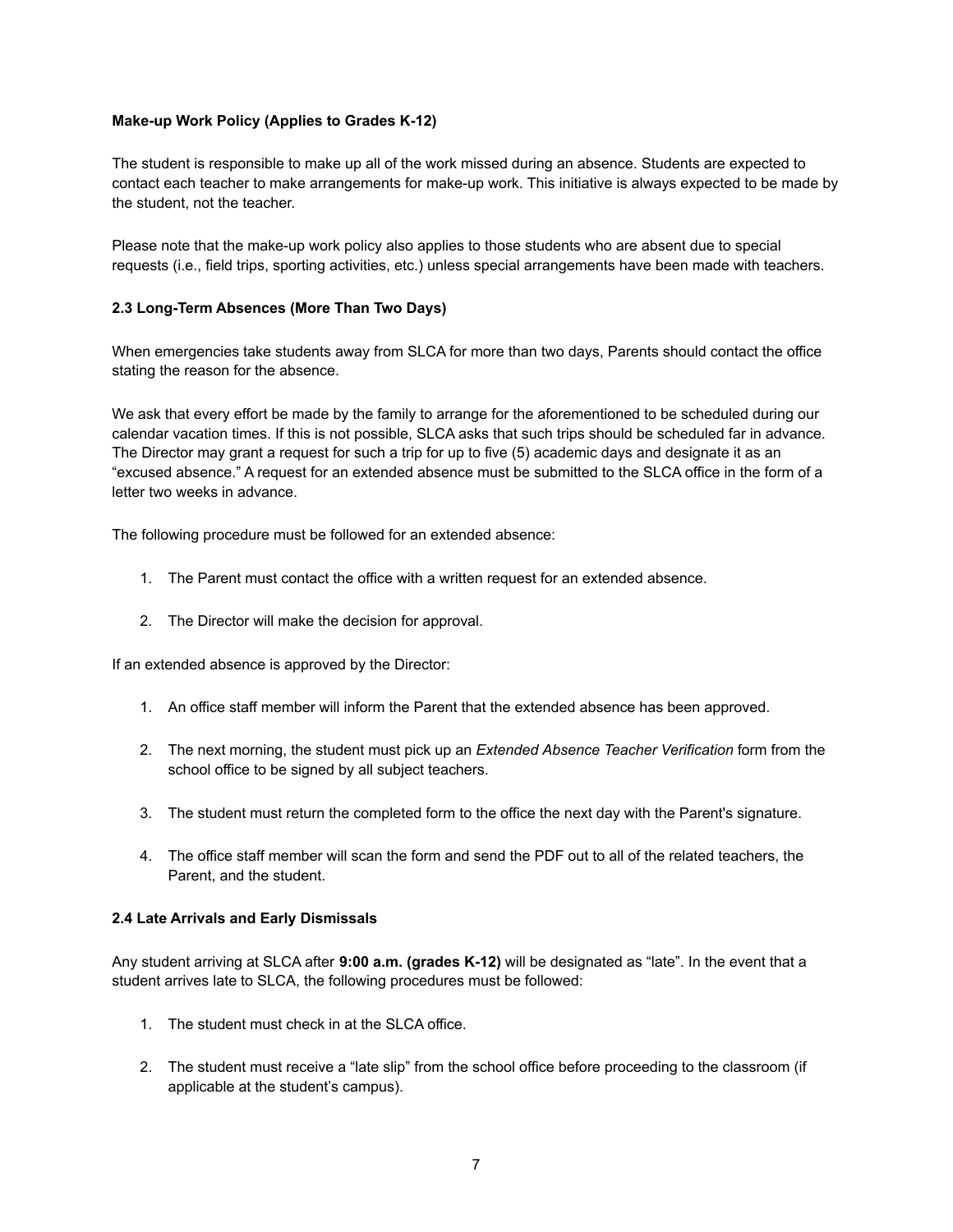- 3. The student must knock on the classroom door before entering.
- 4. The student must submit the late slip to the teacher.

#### **Early Dismissal**

SLCA is a closed campus, which means that students may not leave the campus without confirmed permission from their Parent. Students must adhere to the following procedures for early dismissal:

- 1. The student must make every effort to explain the need for early dismissal to their homeroom or subject teachers.
- 2. The student must then inform the SLCA office staff.
- 3. The office staff will then contact the Parent to confirm the early dismissal. The student must wait in the SLCA office until the dismissal is confirmed. If not confirmed, the student must then return to class immediately.
- 4. If the dismissal is confirmed, the student will be given a Dismissal Permission Slip from the office staff member.
- 5. The student must wait at the SLCA office until a Parent arrives to pick him/her up. The student must keep the permission slip until he/she has arrived at his/her destination.

**REQUIRED NOTE OF EXPLANATION**: A written note explaining the reason for the early dismissal will be required to be submitted to the SLCA office within **two days** after the early dismissal. In some cases, the Parent may be required to submit additional documents from a relevant professional (e.g,. a doctor) for further verification. In the event that the note from Parent and/or additional documents (if requested) are not submitted within the two days after the student has returned to SLCA, it will be recorded as an "unexcused absence" and will appear on the report card and permanent records.

#### **Late Policy**

If a student arrives late for at SLCA without a legitimate excuse (as determined by the Director), he/she will be recorded as "unexcused late." A late will not be deemed "excused" unless it constitutes an emergency. Common excuses such as "oversleeping" or "missing the bus" are not considered emergencies, and thus, they will not be deemed "excused."

Records of "unexcused lates" will be handled by the main office staff. Resulting disciplinary action will be handled by the Director/Teacher. Teachers will be notified by email.

The consequences are as follows:

- When a student accumulates **three** "unexcused lates" within a quarter, a letter of warning will be sent home via email to the Parent. The student will be notified by email, as well. The student must submit the signed letter to his/her homeroom teacher.
- When a student accumulates **four** "unexcused lates" within a quarter, a letter of warning will be sent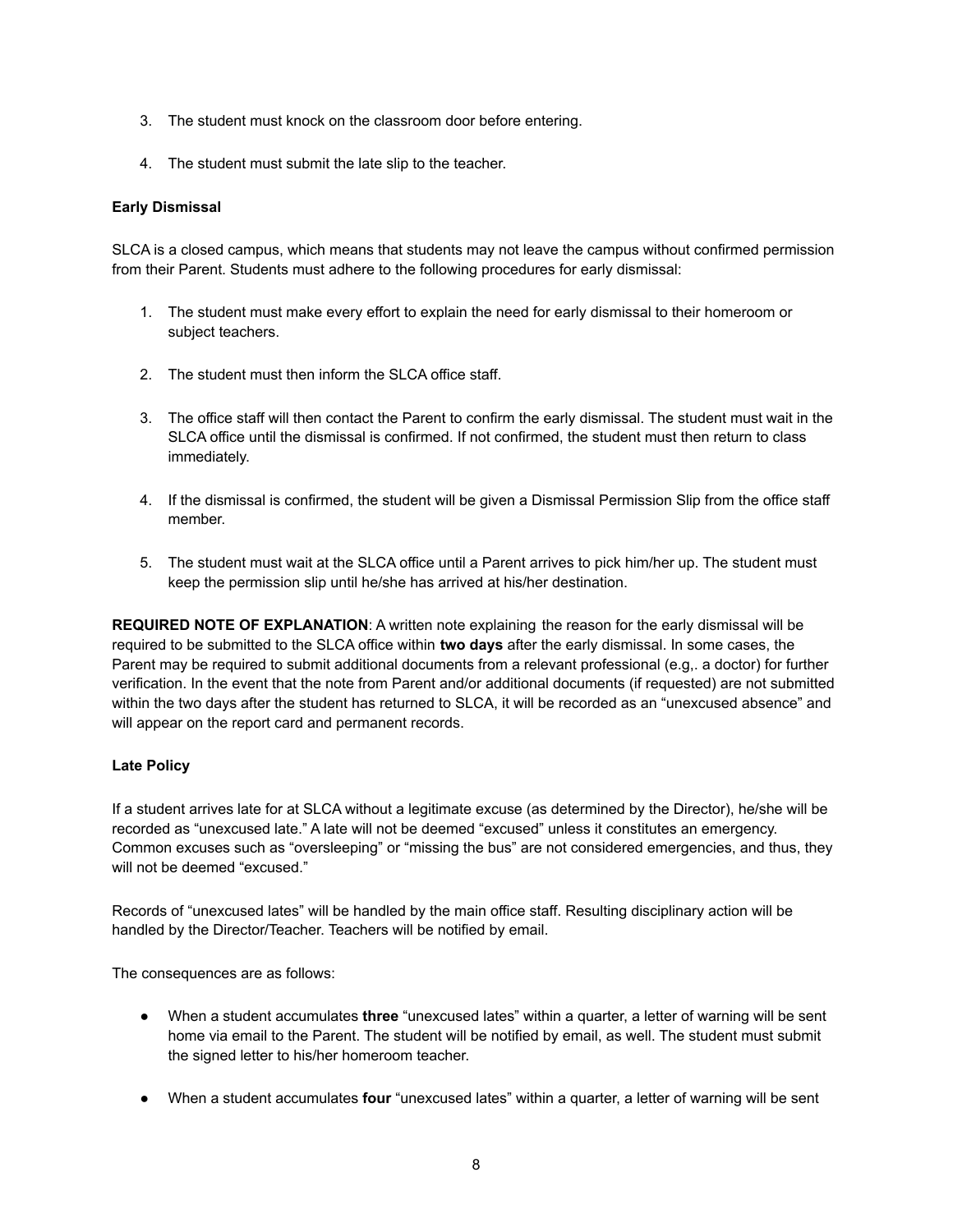home via email to the Parent. The student will be notified by email, as well. The student must submit the signed letter to his/her homeroom teacher.

- When a student accumulates **five** "unexcused lates" within a quarter, a letter of warning will be sent home via email to the Parent. The student will be notified by email, as well. The student must submit the signed letter to his/her homeroom teacher.
- Subsequent "unexcused lates" within a quarter period could result in requests for Parent conferences, after school detentions, and possibly internal suspensions.

If there is a valid excuse for your child coming to SLCA late, Parents are asked to notify the office immediately in the morning. Remember, grades' homeroom begins at 8:45 a.m., so students should strive to be at SLCA at least 5 minutes before that to start the day right. Parents are expected to work together with SLCA to make sure that students are on time so they are not missing learning opportunities.

#### <span id="page-8-0"></span>**2.5 Tardy**

If a student arrives late for SLCA and the Parent contacted the office with a reasonable excuse (see above sections), the student will be marked as "tardy" in the attendance records.

**REQUIRED NOTE OF EXPLANATION**: If the student arrives at SLCA later than 9:00 a.m., a written note explaining the reason for the tardy will be required to be submitted within **two days** of the tardy designation. In some cases, the Parent may be required to submit additional documents from a relevant professional (e.g., a doctor) for further verification. In the event that the note from the Parent and/or additional documents (if requested) are not submitted within the two days after the student has returned to SLCA, it will be recorded as an "**unexcused late**" and will appear on the report card and permanent records.

#### **Frequent Tardy Designation**

When a student has accumulated five late designations (even if they have been excused) in a quarter, the Parent will be contacted via email. The student will also be contacted by email. The student must submit the signed letter to his/her homeroom teacher. A conference may be requested with the Parent.

#### <span id="page-8-1"></span>**2.6 Activities and Attendance**

On a day when a student will participate in a special activity, such as a sports event or a conference, he/she is expected to attend all classes prior to the special activity on that day. If the student is absent from classes, then they are not permitted to take part in any activities that may take place later that day.

### <span id="page-8-2"></span>**3. Rules, Regulations, and Policies**

SLCA's goal is to provide a safe and caring learning environment for all students. We have a strict policy regarding bullying, harassment, acts of violence, and other behavior deemed detrimental to people's overall health and safety. We will support our students and teachers in the maintenance of proper order and discipline.

#### <span id="page-8-3"></span>**3.1 SLCA Universal Rules**

1. Be respectful to Parents, teachers, neighbors, and peers.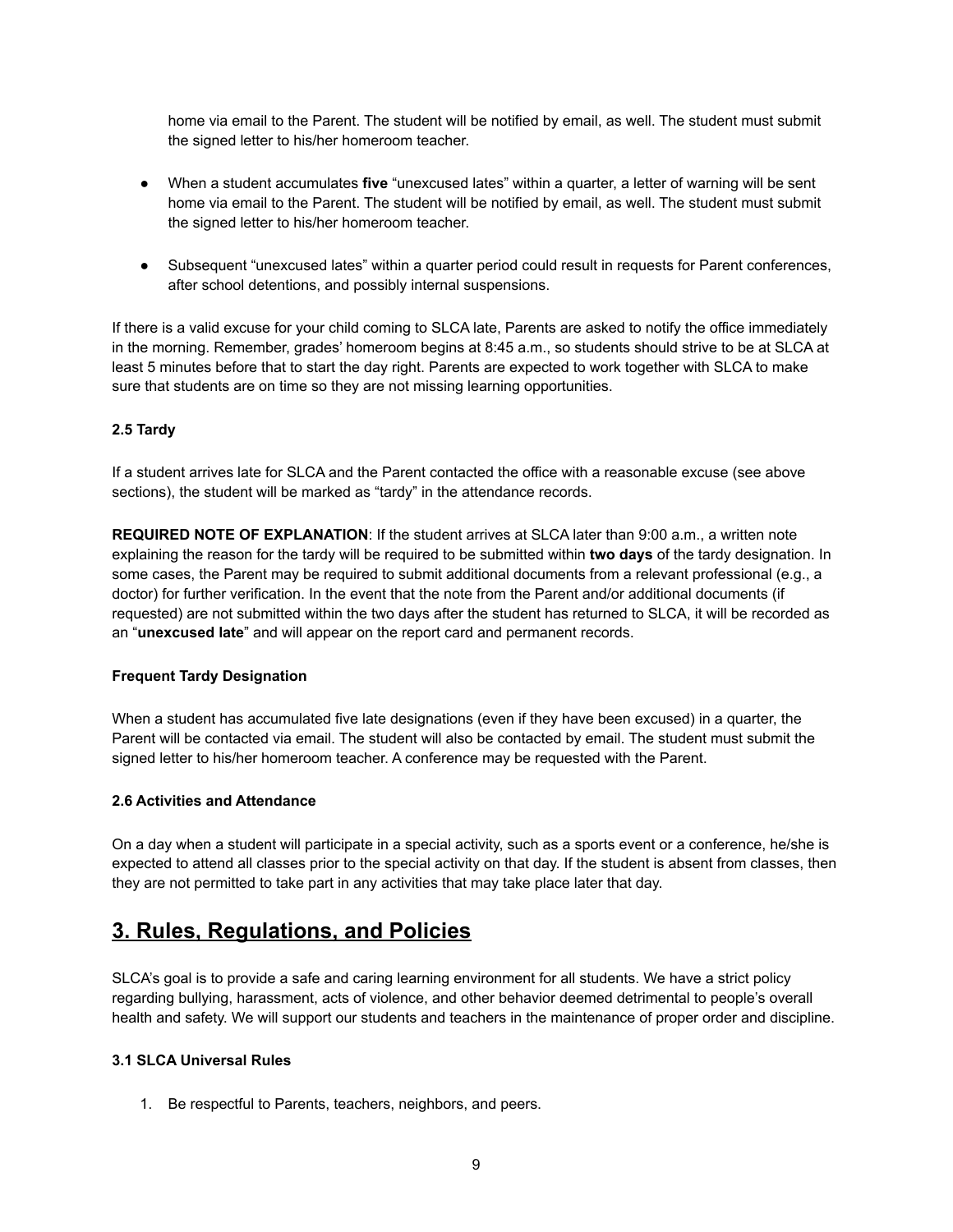- 2. Be responsible for language and behavior.
- 3. Be safe physically, mentally, and spiritually.
- 4. Be present with an attentive heart.
- 5. Be like Jesus as a servant leader.

#### <span id="page-9-0"></span>**3.2 Discipline Policy and Procedures**

Students are responsible for their behavior and conduct when they are involved in any school activities (on or off campus) and when on buses or other forms of SLCA transportation.

In the classroom, the teacher will establish and maintain discipline. The SLCA Administration is responsible for the formulation and delivery of SLCA's discipline policy, with the assistance of teachers and staff. Parents will be contacted when SLCA's Administration deems it necessary.

#### **Discipline Procedures**

SLCA teaches our students to exercise good Christian manners and promote positive behavior. In resolving disputes and conflicts, it is our desire to lead the student to honest repentance, followed by a process of reconciliation with their class and the SLCA community. Corporal Punishment is never an option at SLCA.

Generally, discipline will be the responsibility of the classroom teacher, but for major disciplinary infractions or a series of minor infractions typifying a belligerent attitude, students will be sent to the Director. When this happens, the following steps will be taken. Any or all of these steps may be skipped depending on the seriousness of the infraction.

- 1. On the first offense, students will receive a warning and a letter will notify the Parent. The student will be informed that his next offense will result in a suspension.
- 2. On the second offense, a half-day in SLCA suspension will be administered. A letter will inform the Parent. Homeroom Teacher or subject area teachers provide work for the student. Students will have no contact with other students. The student will be under the direct supervision of the Director.
- 3. On the third offense, a full-day at-home suspension will be administered. A letter will inform the Parent. Homeroom Teacher or subject area teachers provide work for the student. Students will have no contact with other students. The student will be under the direct supervision of the Director.
- 4. On the fourth offense, a two-day home suspension will be administered. A letter will inform the Parent. Students will have to make up the work they missed upon returning to SLCA, and the student must be accompanied by their Parent for a meeting with the Director. At that point, the student will be placed on an academic contract which will be signed by the student, Parent, and the Director.
- 5. Continued inappropriate responses to SLCA's Standards of Conduct will result in a further at-home suspension and possible expulsion.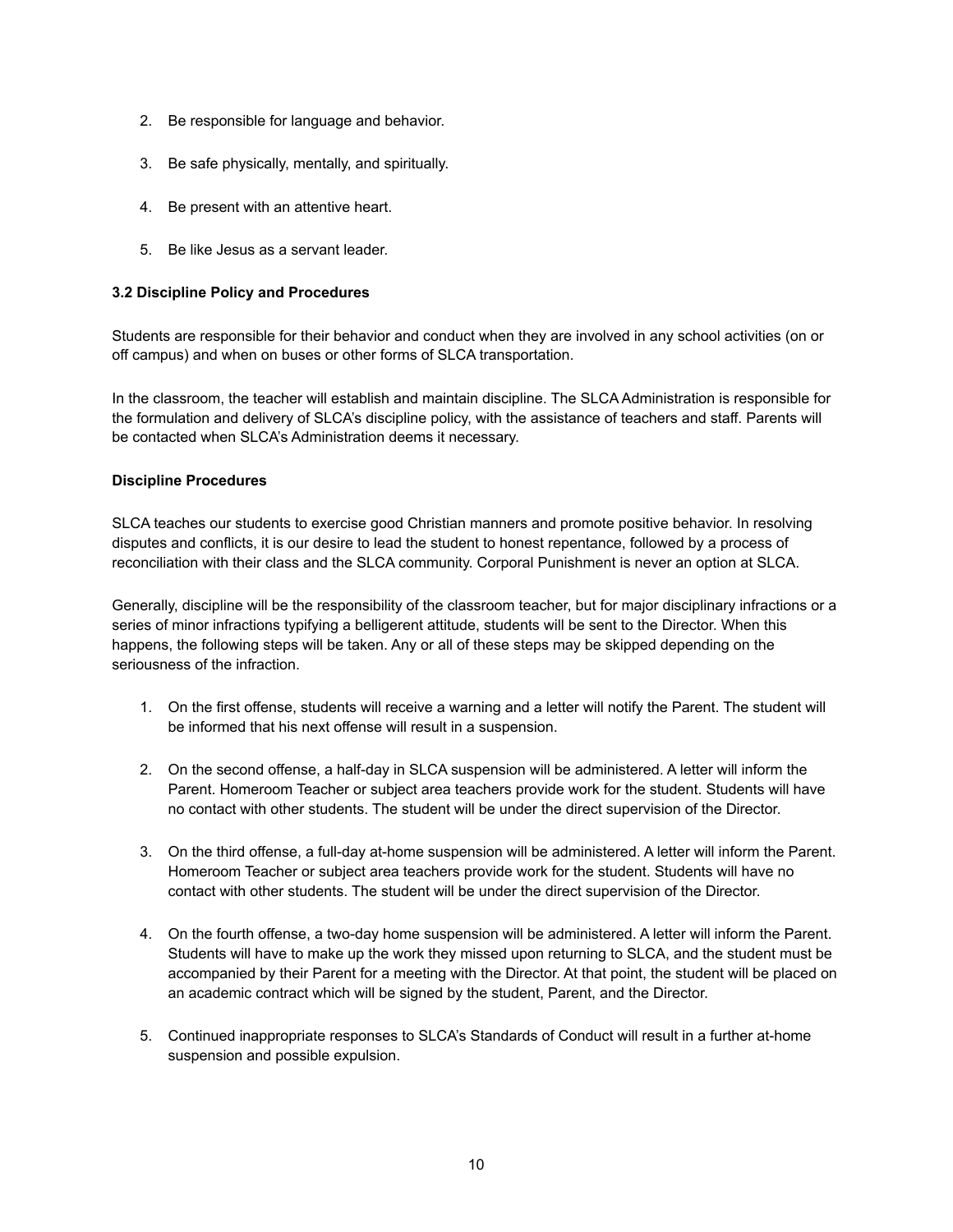**Expulsion:** Students not deemed fit for continued enrollment by reason of extraordinary misbehavior, including a single incident, may be expelled at the sole discretion of the SLCA Director. Expelled students will not be eligible for readmission.

#### **Parent Appeals Process**

**Disputes Mediation Committee:** This committee will be the final avenue of appeal in regards to disputes concerning discipline at SLCA. The committee will be made up of the Director, who will serve as Chairperson, 1 teacher, 1 office staff, and/or the related Parent(s). The committee's decision will be final.

- If the Parent is not satisfied with the result and seeks the next step in the process or the teacher deems it necessary to seek input at the next level.
- Parent Contacts Teacher: Via phone, email, or through a note or letter in the student agenda, a meeting may be scheduled between the teacher and the Parent.
- Meeting with the Director: The Parent can meet with the Director to determine a resolution.
- Parents are satisfied with the outcome. The teacher documents the meeting and puts a note in the student file if necessary.

#### <span id="page-10-0"></span>**3.3 Ethics Code**

As servant leaders, SLCA students are expected to follow a Christian code of ethics, implying faithfulness, trustworthiness, responsibility, moral behavior, obedience to authorities, and compassion for oneself and others.

Ethics Code for Preschool-Kindergarten:

- 1. I will be safe.
- 2. I will be responsible.
- 3. I will be respectful.
- 4. I will obey God, Parents, teachers, and all those whom God has placed in authority (Romans 13:1-2).

Ethics Code for Grades 1-12:

- 1. I will attend chapel.
- 2. I will build trustworthiness with teachers and peers by expressing the truth.
- 3. I will take responsibility to complete my school work using time management skills.
- 4. I will participate in extracurricular activities and school events by developing my gifts and talents.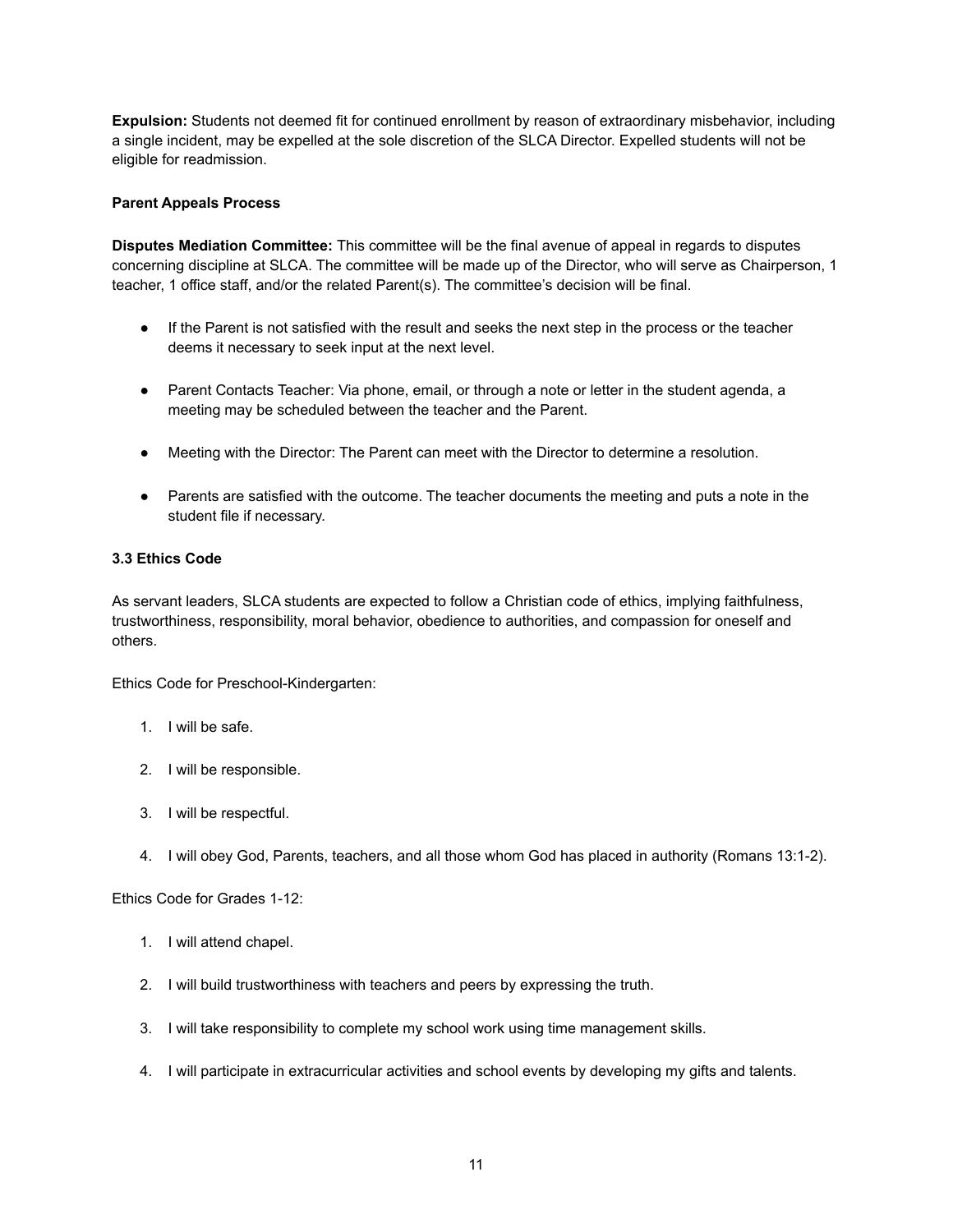- 5. I will stay away from plagiarism and cheating, and instead, practice ethical behavior.
- 6. I will abide by the SLCA dress code.
- 7. I will obey God, Parents, teachers, and all those whom God has placed in authority (Romans 13:1-2).
- 8. I will express compassion towards others who need assistance and encouragement.

The Ethics Code is adhered to by the students and will be actively promoted by the staff of SLCA. Parents are expected to support the staff by talking to their children about these guidelines and encouraging their observance of them.

The following violations may lead to a suspension or expulsion upon the first offense:

- 1. Bringing tobacco products, alcoholic beverages, or non-prescription drugs to SLCA or SLCA functions for the purpose of using and/or selling them.
- 2. Stealing from SLCA, SLCA personnel, or a student.
- 3. Falsely accusing another student of wrongdoing.
- 4. Threatening bodily harm using a weapon or something that could be used as a weapon.
- 5. Causing bodily harm (e.g., in a fight).
- 6. Bringing pornographic material to SLCA for the purpose of showing, displaying, or selling.
- 7. Displaying explicit, sexually inappropriate behavior.

In resolving disputes and conflicts, it is the SLCA's desire to lead the student to honest repentance, followed by a process of reconciliation with their class and the community.

If a student does not respond to corrections from a teacher, the Parent will be informed and must take responsibility for their child's misconduct. Should inappropriate behavior continue, the Director has the authority to suspend or expel a student. When a student is expelled, the Parent(s) will be given the opportunity to have an interview with the Director.

#### <span id="page-11-0"></span>**3.4 Student Harassment and Bullying**

- 1. Harassment or bullying is against the SLCA Code of Conduct and will be dealt with severely. In some cases, bullying may lead to expulsion after the first offense.
- 2. Harassment or bullying includes inappropriate remarks, jokes, taunting, comments, gestures, and sexually suggestive comments or actions that create an uncomfortable or hostile environment.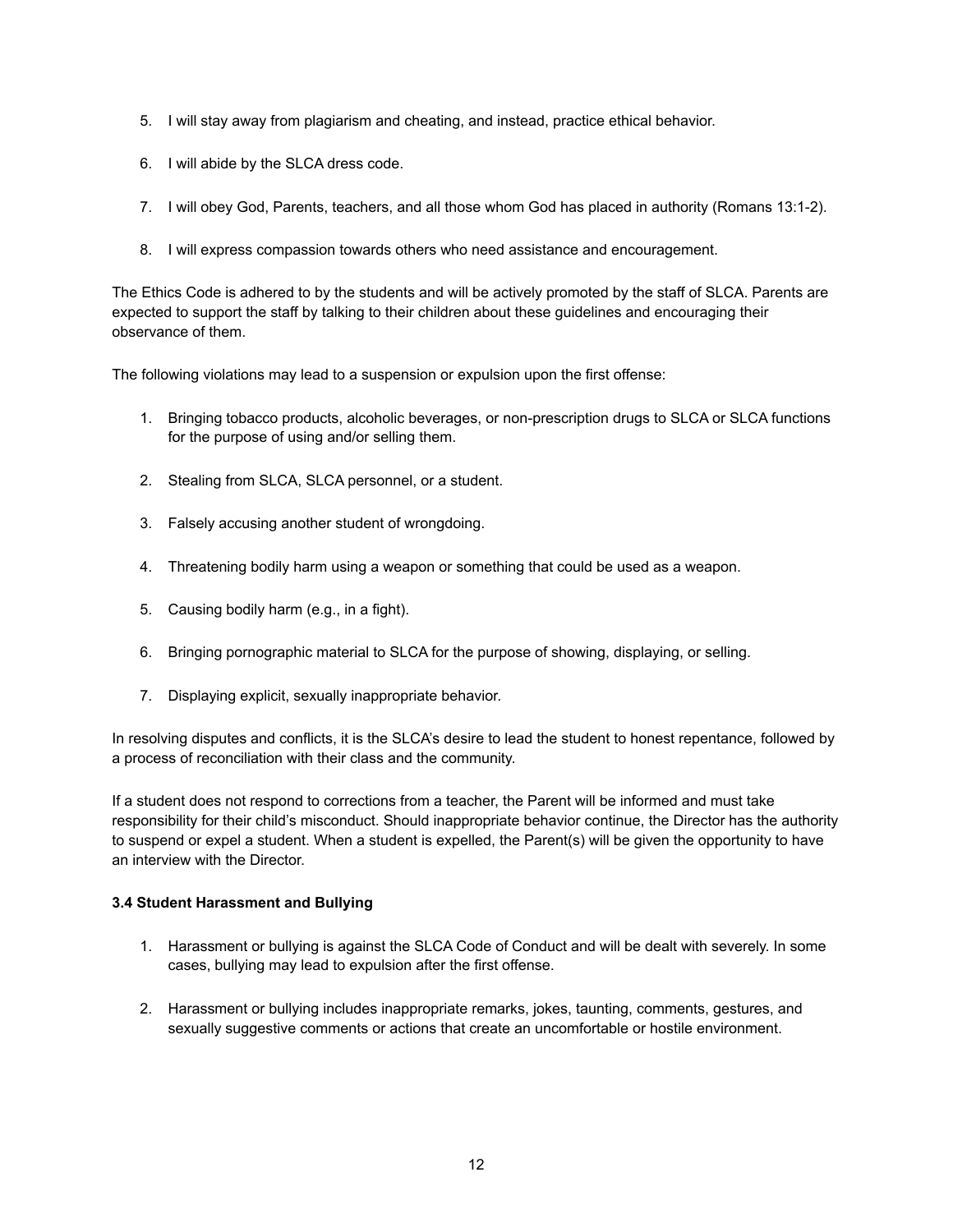- 3. A bully is someone who:
	- Uses power to hurt others or harm their possessions.
	- Purposely scares or intimidates others.
	- Often hurts the same person repeatedly.
	- Is sometimes supported by other people who just watch and laugh, instead of helping the person who is being bullied.

#### **Complaint Procedures for Students**

You deserve to feel safe at SLCA. If you are being bullied or harassed, you should take the following steps to try stopping the harassment or prevent it from happening again:

- 1. Report all incidents to a person of authority at SLCA, your Parent, or an adult you trust. It is important to tell your Parent of any incidents of bullying or harassment that may occur at SLCA, at SLCA functions, or on your way to and from SLCA.
- 2. If the bully or harasser is an adult from within SLCA, then it is important to report this immediately to your Parent or an adult you trust outside of SLCA. You and the adult you have told should contact the Director.

It is important to report all incidents of bullying or harassment. However, false allegations are a serious matter and can damage a person's reputation. False allegations of bullying or harassment will be dealt with severely.

#### <span id="page-12-0"></span>**3.5 Homework Policy (Applies to Grades K-12)**

Teachers will assign homework to review material covered in class, to prepare students for future lessons, and to help develop study skills. Parents are responsible for monitoring and assisting their child; however, all assignments submitted must be the student's own work.

Students are expected to complete their homework neatly, accurately, and by themselves, unless it is a group project. If students are unclear of homework expectations, they should seek clarification from their teacher. Remember that copying another's homework is a violation of the SLCA plagiarism/cheating policy.

SLCA requires a strong partnership with the home in an effort to further promote strong academic study skills.

When students are referred to the administration for not completing their homework, the following consequences will be applied:

- 1. On the first offense, a student will receive a verbal warning.
- 2. On the second offense, the student must complete homework during recess.
- 3. On the third offense, the Parent will be notified and will help support the student.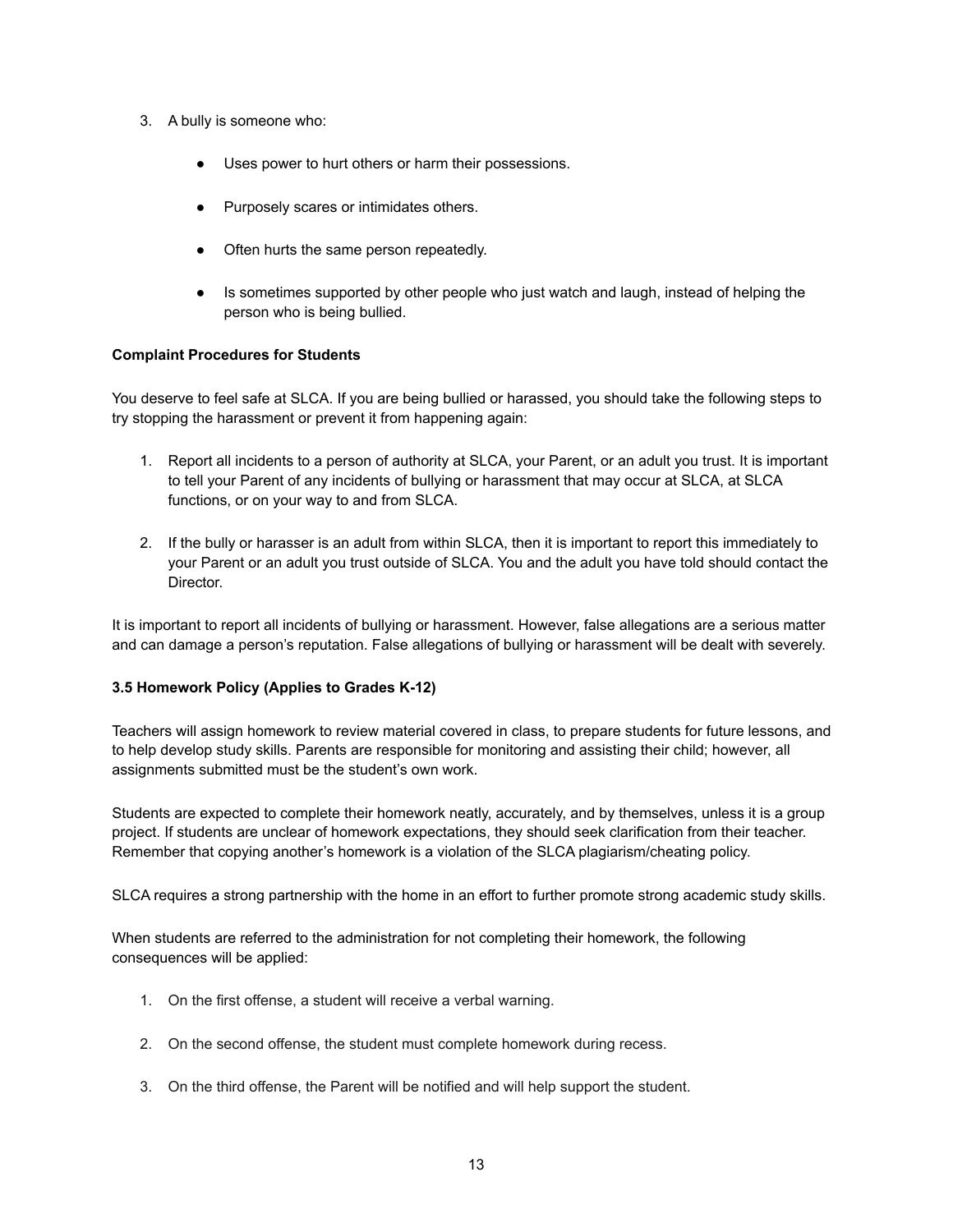#### <span id="page-13-0"></span>**3.6 Plagiarism/Cheating Policy (Applies to Grades K-12)**

#### **Intention**

SLCA's theme is "Developing Global Citizens Through Serving Excellence." Because Christian ethical behavior is a large part of being a global citizen, the faculty and staff of SLCA believe it is important to have a clear policy concerning plagiarism and other forms of academic cheating.

#### **Definitions**

SLCA defines cheating as attempting to take credit for someone else's work, using unauthorized materials, or otherwise acting to deceive the evaluator in an assignment, project, or test. SLCA distinguishes between two different degrees of plagiarism. They are defined as follows:

**Intentional Plagiarism** is defined as, but not limited to:

- 1. Obvious, substantial, verbatim reproduction of information.
- 2. Fabrication of sources, falsification of page numbers, or other deliberate documentation.
- 3. Submission of others' work as the student's own. This applies to un-cited paraphrasing of another's ideas as well as verbatim use of others' words. (*Others'* may refer to scholarly sources, online essays, or the work of other students).

**Technical Plagiarism** is defined as, but not limited to:

- 1. Poor paraphrasing, amounting to "translating" another's work.
- 2. Improper citation or documentation that misrepresents a source.
- 3. Insufficient citation of factual information not held to be common knowledge (*common knowledge* is defined as facts readily available from a variety of sources).
- 4. Poor integration of direct quotations with the student's own writing.

#### **SLCA Responsibility**

All students will be made aware of the definition of plagiarism, how to avoid plagiarism, and its consequences. All instances of plagiarism will be documented.

#### **Determination of Plagiarism/Cheating**

Parents will be informed immediately when a student is suspected of plagiarism or cheating. Through the use of various Internet search engines, teachers will, in most cases, be able to provide documented evidence of plagiarism.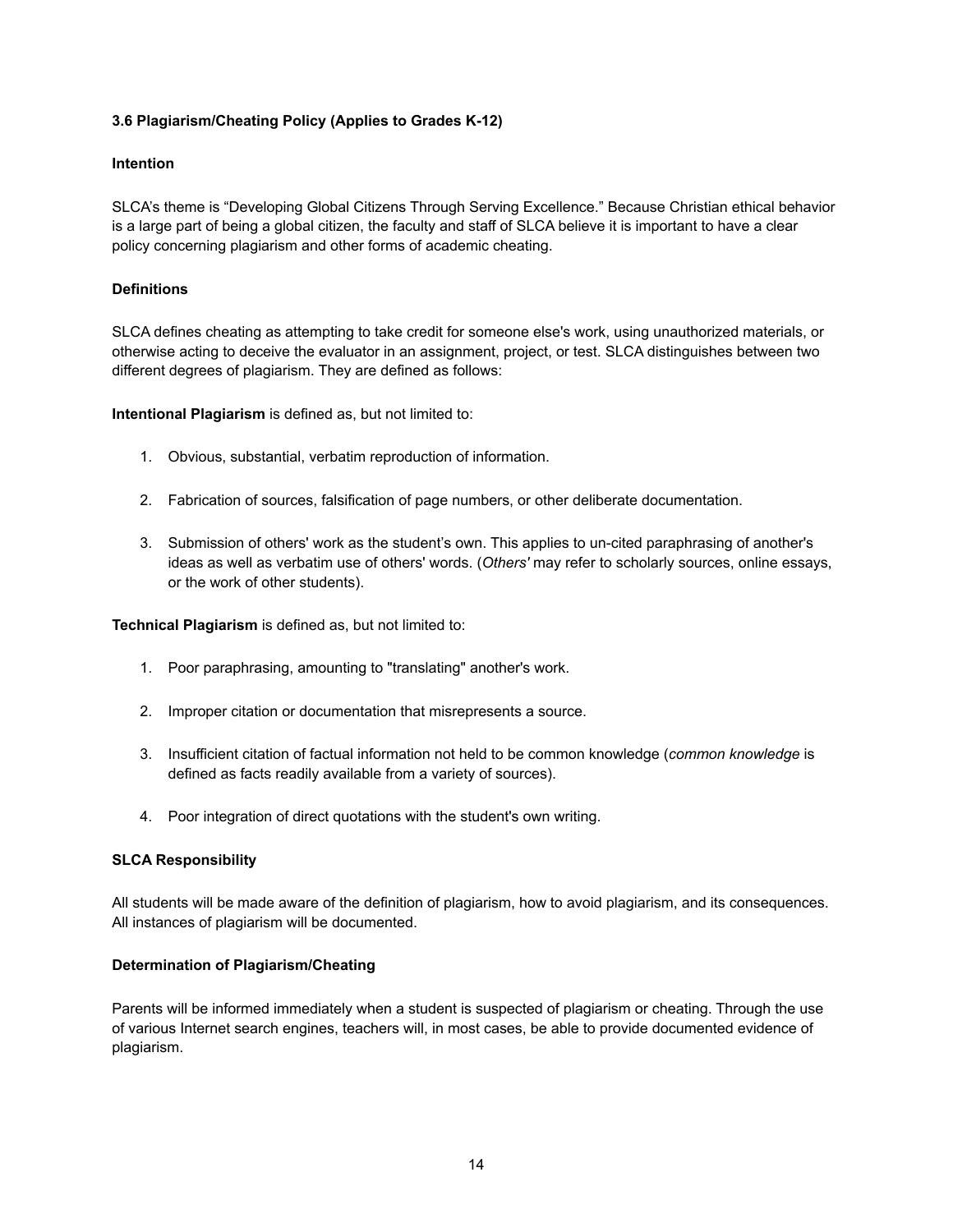#### **Consequences for Technical Plagiarism**

Evidence of **technical plagiarism** shall result in a **deduction of points**–the number of points to be determined by the teacher, based on the severity and number of occurrences–for the assignment in which the plagiarism occurs. The teacher has the right to ask for the assignment to be redone.

#### **Consequences for Intentional Plagiarism**

These consequences are cumulative across the curriculum:

- 1. On the first offense, a teacher will record this with attached evidence, and a student will receive an incomplete for the assignment until it is redone.
- 2. On the second offense, the teacher will send a memo with attached evidence to the Parent. Students will receive 50% of the full score once the assignment is redone. Students will have to watch a training video so they can understand how to avoid plagiarism.
- 3. On the third offense, the teacher will send a memo with attached evidence to the Parent. Students will receive a zero for the assignment.

#### <span id="page-14-0"></span>**3.7 Inclement Weather Policy**

An instructional day may be cancelled in the event of rain, snow, storms, or other inclement weather conditions. SLCA will make every reasonable effort to contact the Parent by 7:30 a.m. that morning.

#### <span id="page-14-1"></span>**3.8 Visitor Policy**

Friends of SLCA students may not visit SLCA at any time between 8:45 a.m. to 3:30 p.m. If you have a specific concern, please call ahead to make an appointment. Upon arrival at SLCA, visitors are asked to check in at the first floor reception desk.

#### <span id="page-14-2"></span>**3.9 Dress Code**

All students have to wear school uniform and school-allowed clothing (if applicable). The uniform should fit comfortably, not too tight or too loose. \*Please follow the specific information and guidance provided by each campus.

### <span id="page-14-3"></span>**4. SLCA Grades, Report Cards, and Student Behaviors**

#### <span id="page-14-4"></span>**4.1 Grading**

Grading Scale for Preschool and Kindergarten:

| E (Emerging) | Student demonstrates an initial understanding of concepts and |
|--------------|---------------------------------------------------------------|
|              | competencies relevant to the expected learning                |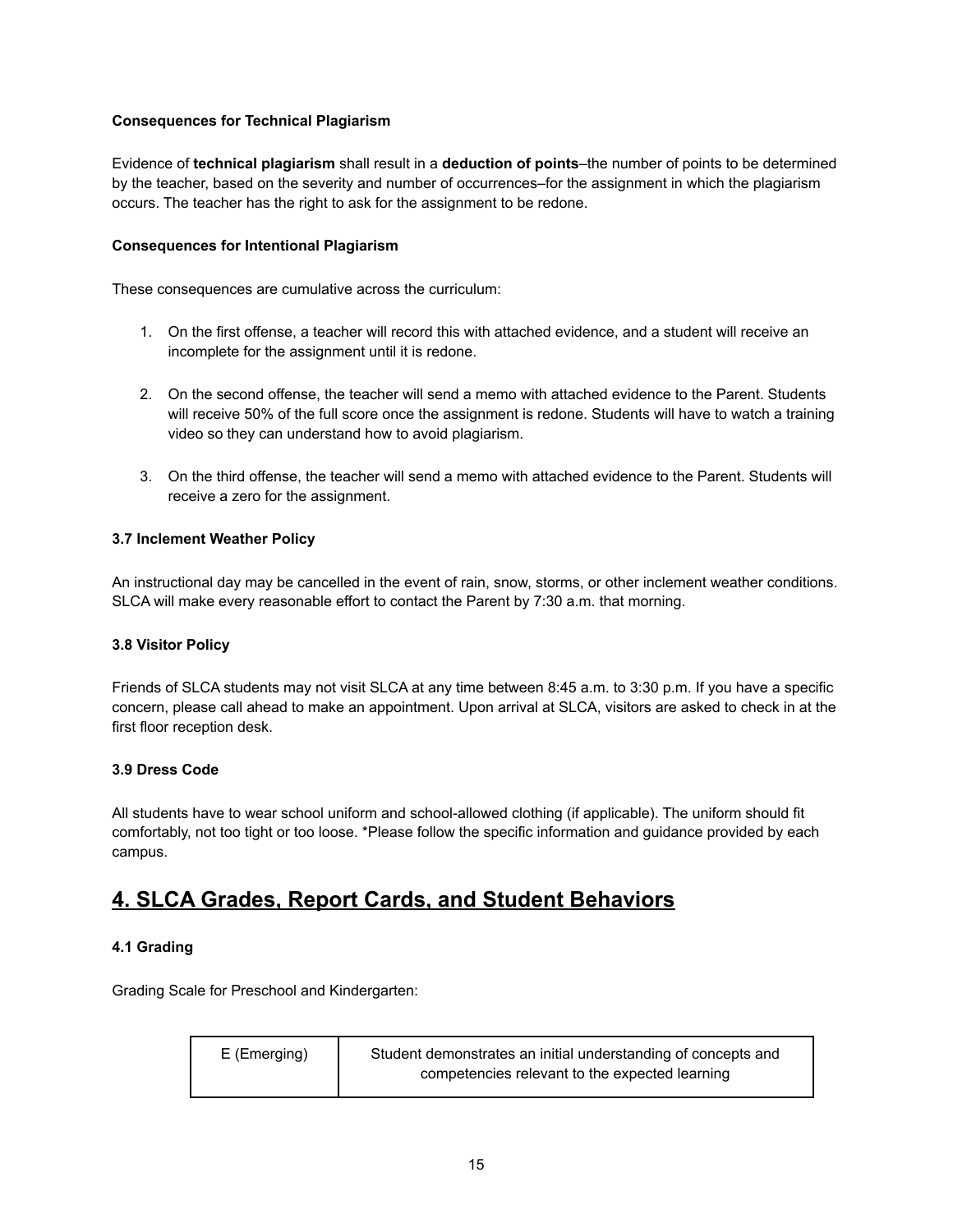| D (Developing) | Student demonstrates partial understanding of concepts and<br>competencies relevant to the expected learning         |
|----------------|----------------------------------------------------------------------------------------------------------------------|
| P (Proficient) | Student demonstrates a complete understanding of concepts and<br>competencies relevant to the expected learning      |
| A (Advanced)   | Student demonstrates a sophisticated understanding of concepts and<br>competencies relevant to the expected learning |

#### Grading Scale for Grades 1-12:

| А         | 90-100        |
|-----------|---------------|
| в         | 80-89         |
| C         | 70-79         |
| D         | 60-69         |
| F         | $0 - 59$      |
| <b>NE</b> | Not Evaluated |
|           | Incomplete    |

#### <span id="page-15-0"></span>**4.2 Factors that Determine Grades**

Preschool and Kindergarten Teachers assess students through a variety of methods, including (but not limited to):

- Observations
- Self-assessments
- Daily practice
- Samples
- Group Projects

1-12 Grade Teachers assess students through a variety of methods, including (but not limited to):

● Observation of everyday activities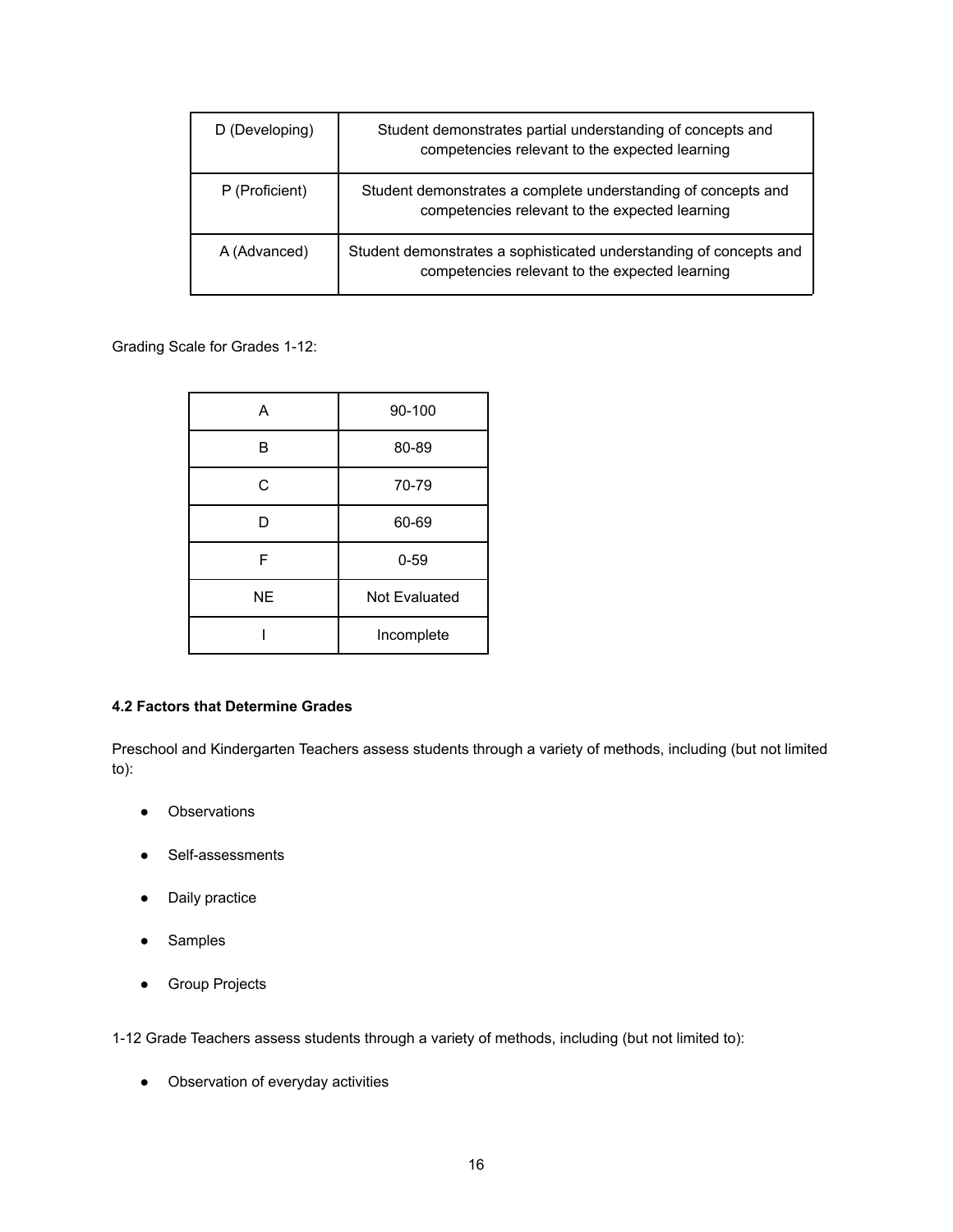- Student self-assessments
- Daily practice assignments and homework
- Quizzes and exams
- Samples of student work
- Individual and group projects
- Oral and written reports
- Reviews of performance
- Portfolio assessments

#### <span id="page-16-0"></span>**4.3 Report Cards**

<span id="page-16-1"></span>Report cards describing your child's effort and achievement are issued at the end of every trimester.

#### **4.4 Classroom Placement**

SLCA affirms its commitment to maximizing individual instruction according to students' academic level. SLCA acknowledges that a variety of instructional skills and strategies are necessary to optimize learning situations.

#### <span id="page-16-2"></span>**4.5 Class Structure and Size**

When determining the structure of classes, the administration will consider the following factors:

- Composition of the class to help the teacher be as effective as possible with students.
- The required preparation and correction time needed for any particular class.

SLCA administration will determine class size and organization according to the following factors:

- The demographic blend of students within the class.
- The physical size of the available classroom space.
- The specific requirements of each program.

#### <span id="page-16-3"></span>**4.6 Student Awards and Recognition**

Awards will be given for Academic Achievement, Citizenship, Fine Arts, and Most Improved. Teachers will meet and make recommendations for the above awards that will be presented at the final assembly of the year. After each reporting period, the names for all students who meet the criteria will be given a certificate to honor their efforts.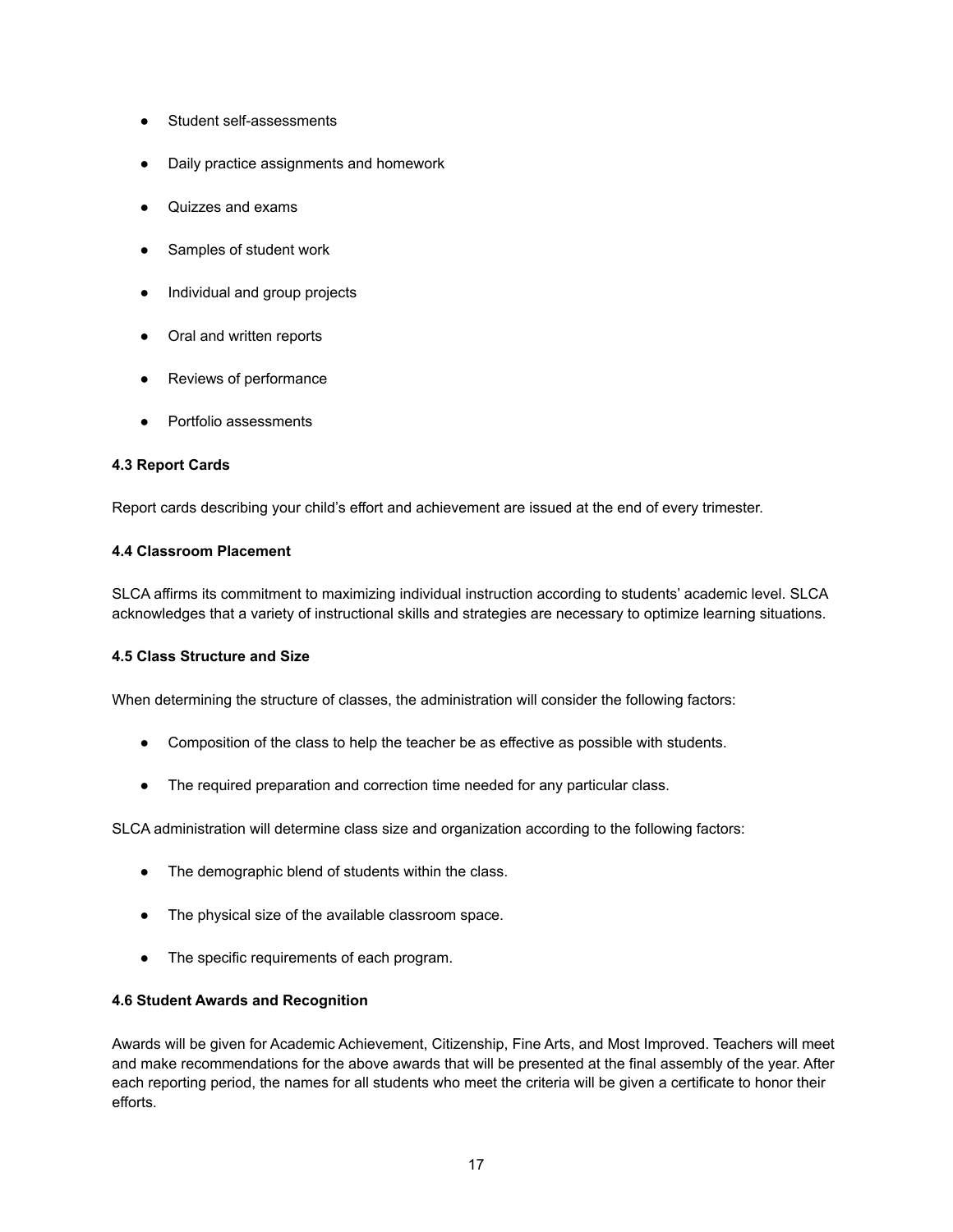# <span id="page-17-0"></span>**5. SLCA Co-Curricular and Extracurricular Activities**

#### <span id="page-17-1"></span>**5.1 Virtual Field Trips**

SLCA believes that (virtual) field trips are an excellent way for students to apply what they learn in the classroom to real life experiences. Teachers will work together to choose educationally interesting field trip opportunities for our students. Supervision on field trips will be provided by teachers, Parents, volunteers, and SLCA office staff.

#### <span id="page-17-2"></span>**5.2 Celebrations (Birthday, Christmas, etc.)**

Birthdays are an important consideration for many students. \*Please follow the specific information and guidance provided by each campus.

#### <span id="page-17-3"></span>**5.3 Communication with Parent**

SLCA will issue a published newsletter every trimester to Parents through the email and website, so Parents are requested to check your email often.

SLCA will schedule Parent meetings throughout the year where the administration will provide relevant information, including school programs, policies and procedures, and/or career preparation. Parents will also have an opportunity to meet teachers and discuss their child's academic and behavioral performance. Parents are encouraged to schedule meetings with teachers and administrators when appropriate.

# <span id="page-17-4"></span>**6. Security**

#### <span id="page-17-5"></span>**6.1 Arrival and Departure Times**

**Preschool students** should arrive at SLCA before 12:30 p.m. and leave the building at 3:30 p.m. For safety reasons, please do not drop off students before 12:15 p.m. or pick them up after 3:30 p.m. Parents who pick up students, please do not block the entrance way or the lobby during this time.

**K-12 students** should arrive at SLCA before 8:45 a.m. and leave the building by 3:30 p.m. (unless they are participating in an extracurricular or co-curricular program). For safety reasons, please do not drop off students before 8:30 a.m. or pick them up after 3:30 p.m. Parents who pick up students, please do not block the entrance way or the lobby during this time.

#### <span id="page-17-6"></span>**6.2 Guest Access to Campus**

The following people are permitted access to SLCA facilities during the instructional day:

- **Parents** will only be permitted access to SLCA facilities by prior appointment and must possess a visitor's pass while in the building.
- **Student guests** must be pre-approved by the Director in advance. If a student brings a guest to SLCA without prior approval, the guest will be asked to leave the premises. First, the guest will be asked to remain in the main office until Parents have been notified to arrange for pick-up.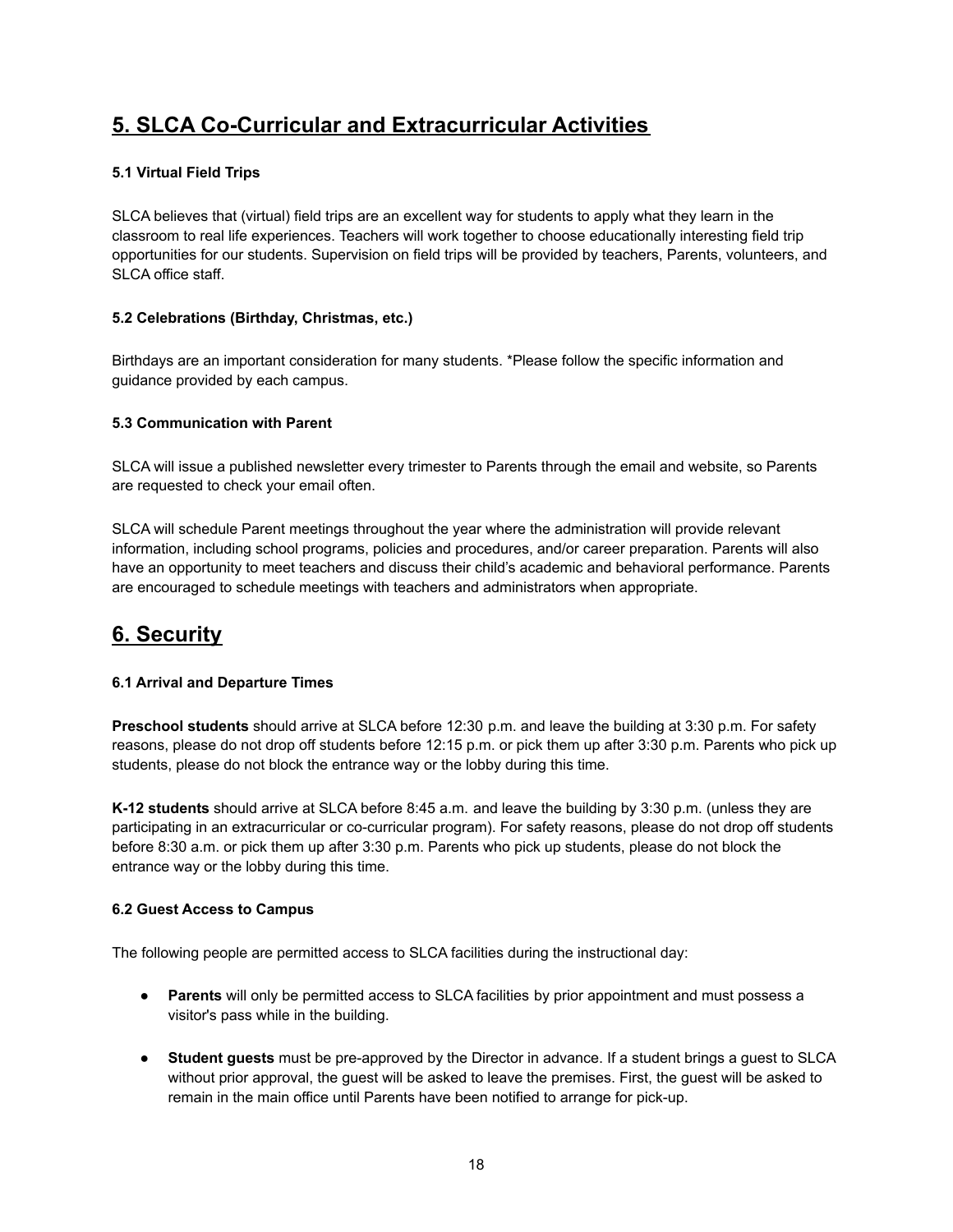● **Other visitors** are required to check in at the Information desk which is located in the office. The attendant on duty will contact the main office to confirm prior approval to enter the SLCA facilities. If the visitor has been pre-approved for a visit, the attendant will provide the visitor with a visitor's pass, which must be worn around the neck and visible. If the visitor has not been pre-approved, entrance will not be granted. The visitor will be asked to contact the main office to schedule an appointment.

#### <span id="page-18-0"></span>**6.3 Classroom Security**

- Teachers must lock desks and file cabinets with private documents when they leave a classroom.
- Teachers are not permitted to give their keys to students for any reason.
- Students are not allowed in the SLCA building after school unless they are participating in an after school activity. Students who are not under supervision must leave the building by 3:30 p.m.
- All students who enter the building before 8:45 a.m. or after school hours must sign in at the front desk. Students need to always sign in and out during holidays and weekends.
- Students are not to be out of the classroom during class time or during activities without permission.
- When teachers require classes or large groups of students to stay after school or to come on weekends for a special project, this must be cleared through the office.
- The list of students must be submitted in advance and teachers must be with their students at all times.

#### <span id="page-18-1"></span>**6.4 Early Closure**

In the case that SLCA will close earlier than the scheduled time, the procedures will be:

- The decision to close SLCA will be made by the Director or his/her designee, who will notify the office staff and the teachers. The head teachers will then communicate the closing time and related procedures to the teaching staff and students.
- Under certain circumstances, students and teachers could be required to remain inside the SLCA facilities for an extended time.
- Parents will be messaged via an SMS message or email by office staff.
- Any SLCA schedule changes will be communicated promptly to Parents, faculty, staff, and students.

# <span id="page-18-2"></span>**7. Health and Safety**

#### <span id="page-18-3"></span>**7.1 Student Safety and Wellbeing**

In determining a course of action where student safety or wellbeing is concerned, the rule of thumb should always be to "err on the side of caution." The Parent or emergency contact person is to be notified immediately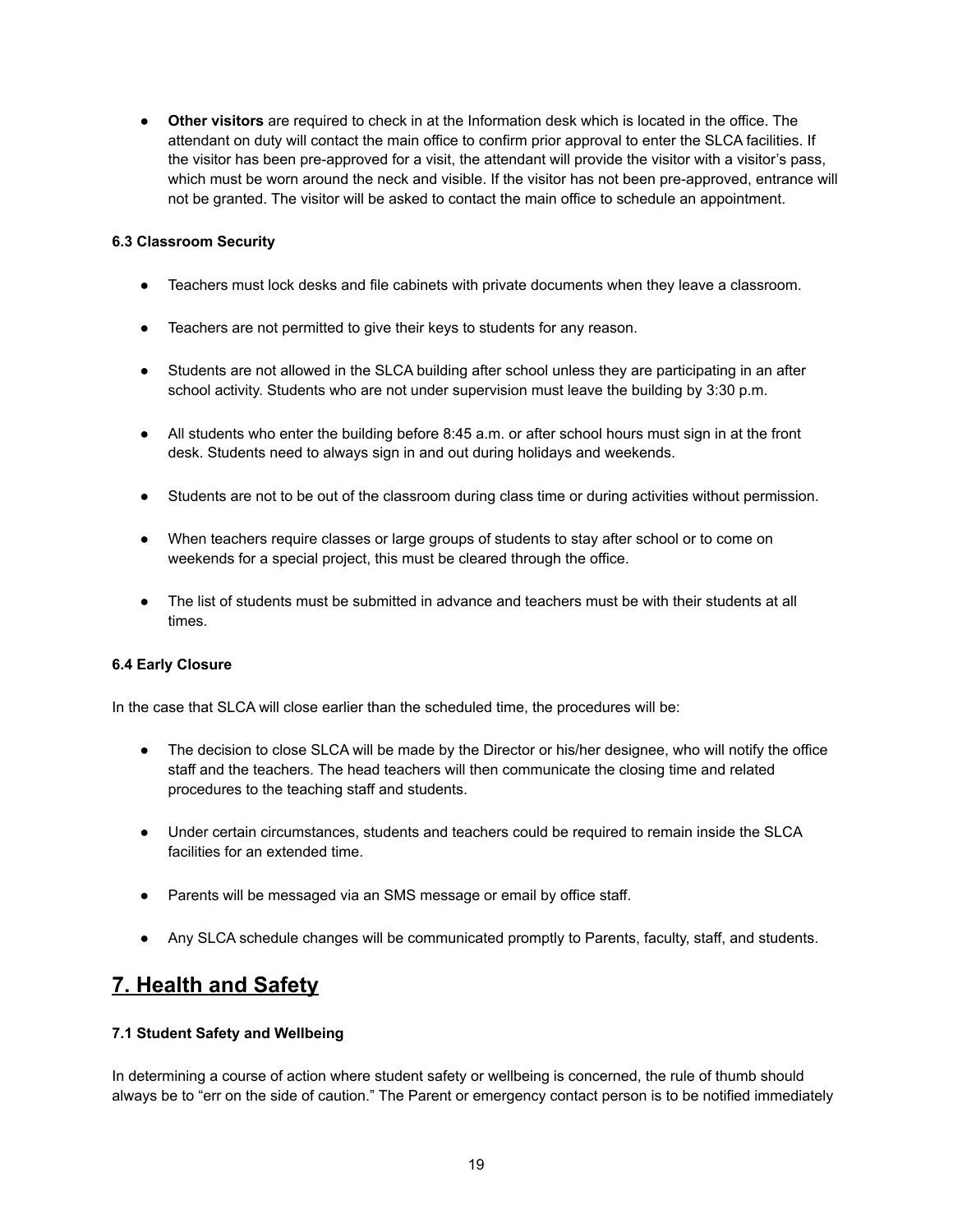<span id="page-19-0"></span>in order that he/she may participate in any decision regarding a course of action or treatment for the student.

#### **7.2 Physical Examination Requirements**

All newly enrolled students are required to have a physical examination and medical history taken, with results on file in the administrative office. The physical examination must be repeated every two years, and, as with the original examination results, signed and dated by the attending physician, and then filed in the administrative office. A new student's medical examination must have taken place within six months of their first day at SLCA.

#### <span id="page-19-1"></span>**7.3 Emergency Information**

SLCA requires current emergency medical and contact information for every student. Required up-to-date information includes name and contact telephone numbers (home and workplace) of both Parents and the telephone numbers (home and workplace) of one to three other people who can be responsible for their child when neither Parent can be reached.

#### <span id="page-19-2"></span>**7.4 When a Student Becomes Sick**

If a student becomes ill at SLCA, SLCA personnel will follow these guidelines:

- Report the illness to the SLCA office.
- Contact the Parent.
- Place the student in a suitable area that is regularly supervised by the SLCA office personnel.
- If the student is unable to resume normal activity within a reasonable time, contact the Parent or doctor (if the Parent cannot be reached).
- Keep a record of actions taken.

If it is decided that the student should not remain in SLCA, SLCA personnel will follow these guidelines:

- Immediately contact the Parent, or the designated emergency contact person.
- If the Parent or the designated emergency contact person cannot be reached, contact a doctor (preferably the family doctor).
- If an emergency situation develops, immediately summon an ambulance (Telephone "911") and inform the Parent or the designated emergency contact person (see the section below on transporting students by ambulance).
- Keep a record of all actions taken. Internal medication should not be given to any student, unless at the Parents' request.

A permanent record book is used to enter actions taken when a student becomes ill. The record is kept in the SLCA office so that it is readily accessible to the teaching staff.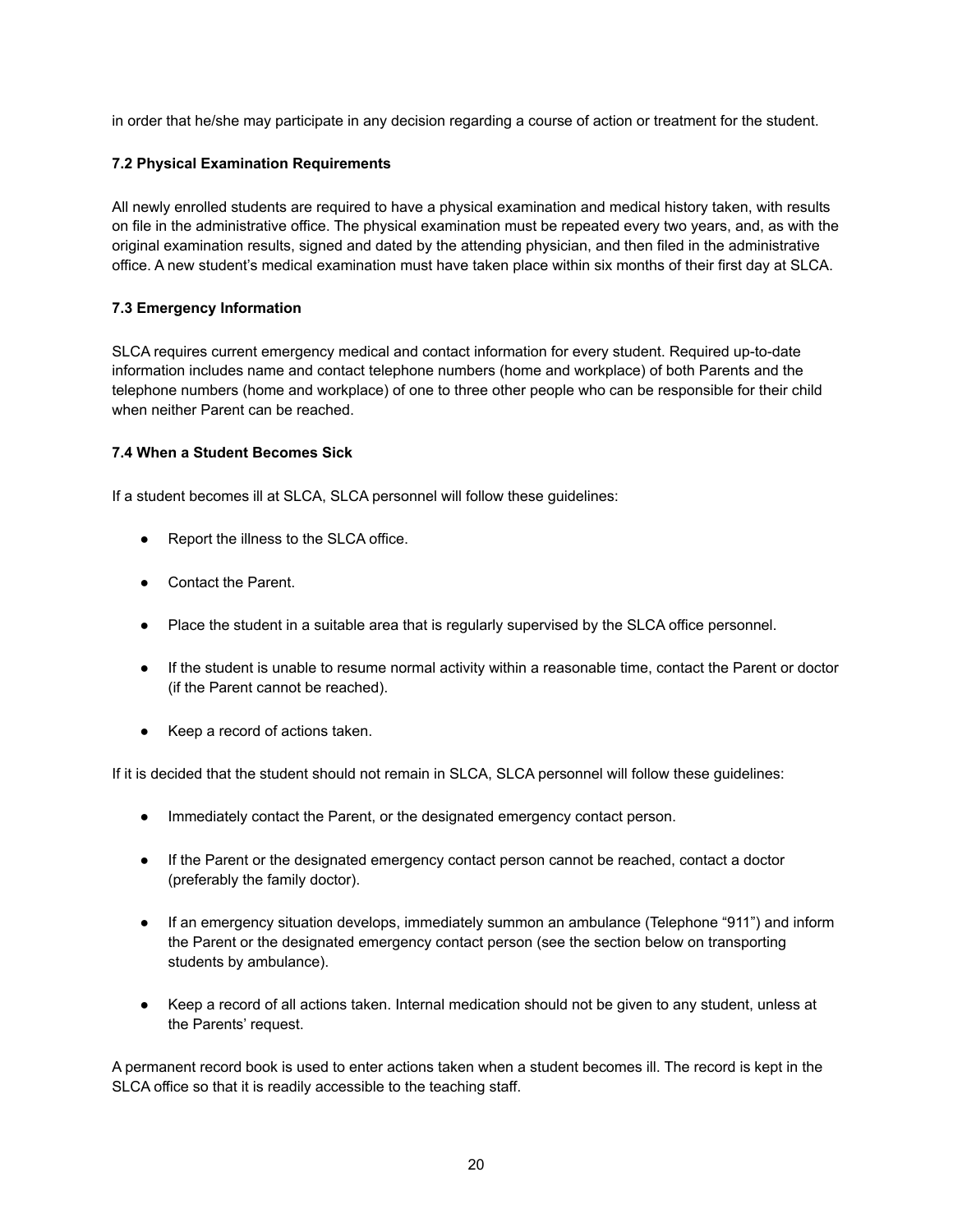The student's Enrollment Form and Allergy Form (which must be kept up-to-date and retained in the SLCA office) should be consulted. The forms contain information related to any pre-existing medical needs, conditions, prescribed medications to be taken during school hours, and allergies.

An ill student should not be sent home unaccompanied or without confirmation of reasonable supervision. He or she may have one or more of the following symptoms:

- Localized rash causing acute discomfort or systemic rash of undetermined origin as a sign of potential illness;
- An oral temperature greater than 100 degrees. All students must be fever-free for 24 hours without the aid of fever-reducing medication before returning to school;
- Signs or symptoms of acute illness, serious accident/injury;
- Vomiting (not related to a single event such as gagging, positioning, mucus, running after eating, or eating spicy food);
- Diarrhea of two or more loose, watery stools;
- Asthma symptoms that do not respond to prescribed medication or no prescribed medication is available for treatment of asthma symptoms;
- Diabetes with a blood sugar greater than 400 and positive ketones or inadequate supplies to treat diabetes at school;
- Uncontrolled coughing;
- Pink eye or purulent conjunctivitis (defined as pink or red conjunctiva with white or yellow eye discharge). The student must receive treatment for 24 hours before returning to school or provide a note from a health care provider stating that the condition is not contagious and the student may return to school;
- Live head lice (defined as live insects or nits closer than ¼ inch from the scalp before treatment). The student shall return as soon as possible after treatment.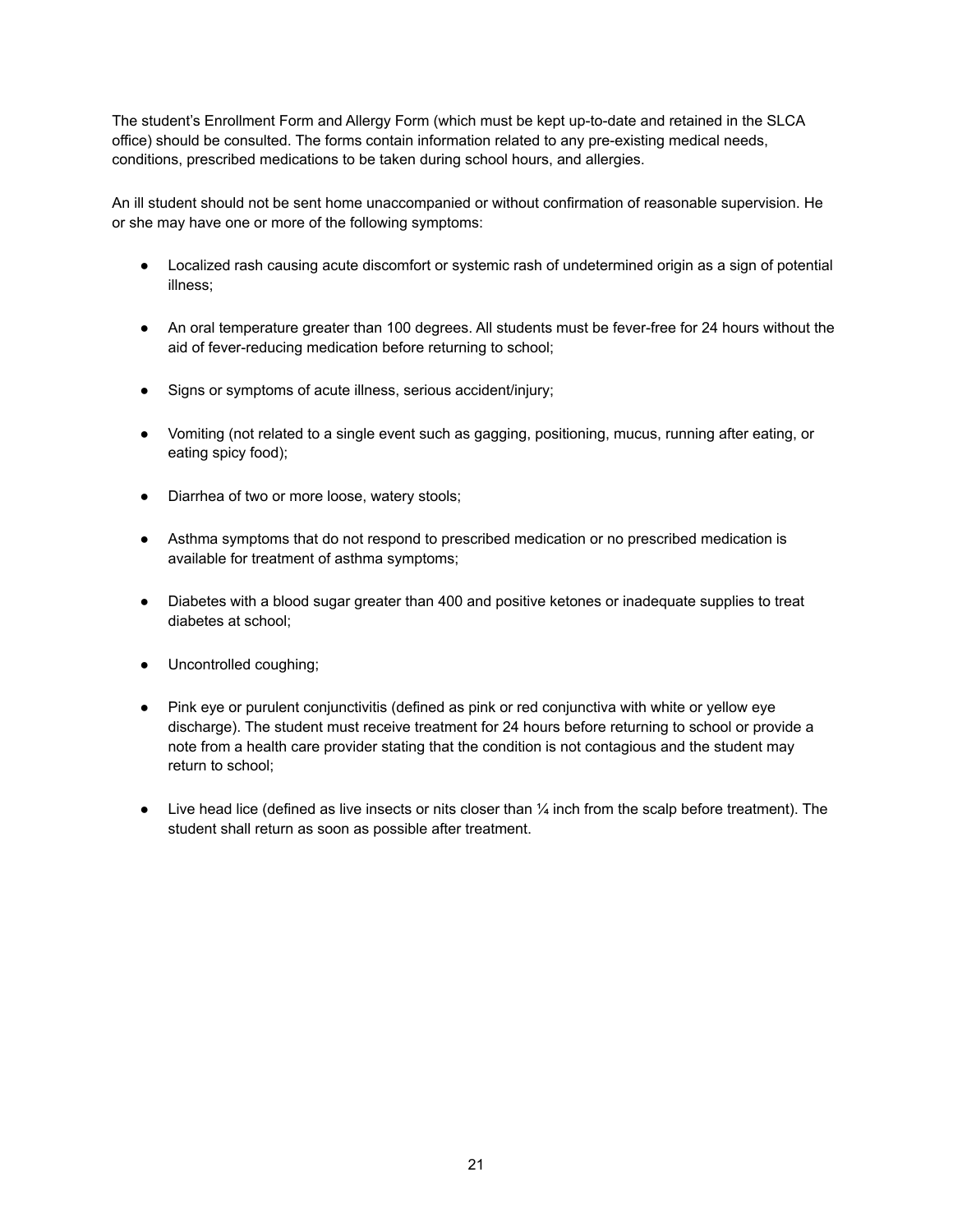#### <span id="page-21-0"></span>**7.5 Emergencies**

If an accident or sudden serious illness occurs at SLCA, contacting the Parent will be a priority. The SLCA office will initiate first aid procedures if necessary. When deemed necessary, the student will be transported to the nearest hospital accompanied by SLCA staff. The Parent will be notified right away to go to the hospital.

#### <span id="page-21-1"></span>**7.6 Availability of First Aid Services to Students**

It is the responsibility of every employee who works at SLCA to safeguard the wellbeing of students. When an injury or illness occurs, they will take appropriate action.

#### <span id="page-21-2"></span>**7.7 Procedures for Injuries at SLCA**

When a student is injured at SLCA or while under staff supervision, the following guidelines will apply:

- The SLCA staff or Parent supervisor (if qualified) having the duty of care, will, if necessary, administer basic first aid treatment (i.e., start first aid and CPR, stop the bleeding, treat for shock by keeping the patient warm and comfortable, etc.)
- The Parent shall immediately be contacted in order to participate in any decision respecting a course of action or treatment for the student.
- The Director or his/her designee, together with the Parent (if available), should then decide on an appropriate course of action:
	- 1. Return the student to normal activity.
	- 2. Place a student in a suitable area that is regularly supervised by the SLCA staff (the frequency of observation should not be less than once every five minutes for the first twenty minutes, or if the student is unable to resume normal activity within a reasonable time, one of the actions listed below should be taken).
	- 3. Call a doctor (and inform the Parent or designated emergency contact person).
	- 4. Call an ambulance (Telephone "911"). (See the section on using an ambulance below.)
	- 5. Take the student to a hospital (and inform the Parent or designated emergency contact person).
- The administrative assistant attending the incident must complete an Incident Report form as soon as possible.

<span id="page-21-3"></span>Sick students will not be sent home unaccompanied or without confirmation of reasonable supervision.

#### **7.8 Use of an Ambulance**

When the services of an ambulance are required, the SLCA office will follow these steps: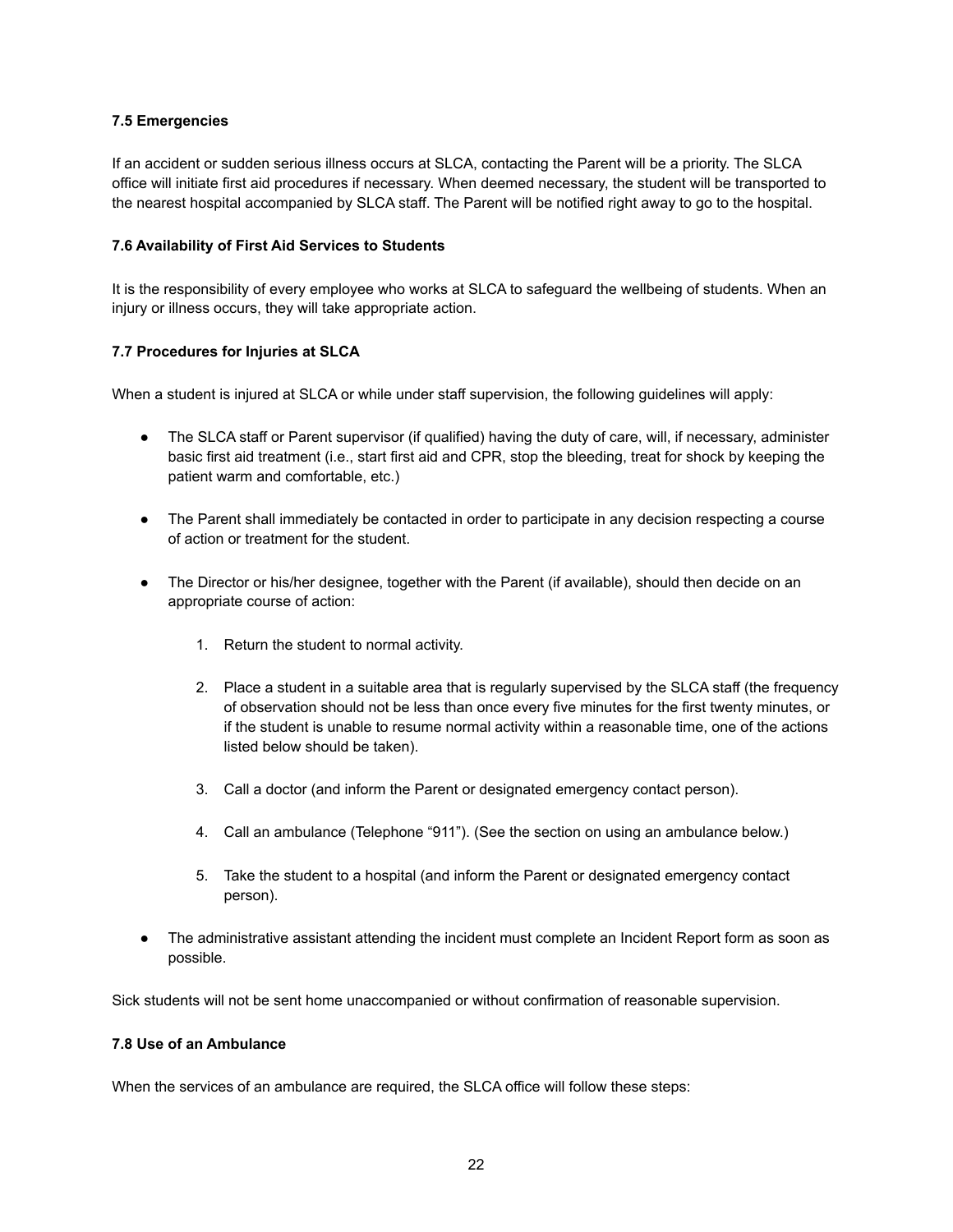- 1. Summon the ambulance.
- 2. Contact the Parent or designated emergency contact person.
- 3. Complete the Incident Report form.

#### **Summary of Procedures**

- 1. Determine immediate health risk.
- 2. SLCA staff notifies the Parent immediately. Notify the Director immediately. If necessary, call 911 to transport the student to the hospital.
- 3. Complete an Incident Report form and place it in the Incident Report binder in the administration office.
- 4. SCLA staff will follow up with the Parent and students.

#### <span id="page-22-0"></span>**7.9 Immunizations**

Parents are required to provide SLCA with complete immunization records (e.g., polio, diphtheria, tetanus, pertussis, Hepatitis B, measles, mumps, rubella, varicella, etc.). Documentation of students' immunizations or exemptions will be kept in the SLCA office.

#### <span id="page-22-1"></span>**7.10 Communicable Diseases**

A student who is diagnosed with a communicable or contagious disease should be kept at home until fully recovered. A doctor's certificate is needed in order to return to SLCA. Students should stay home if they are seriously ill. Any student who is too sick to participate in PE class must bring a note giving the reason why**. SLCA needs to be a safe and healthy place for students to learn.**

### <span id="page-22-2"></span>**8. Crisis Management Plan**

#### <span id="page-22-3"></span>**8.1 Chain of Command**

During an actual crisis, the following personnel are responsible to ensure that all actions of the Crisis Management Plan are carried out in their entirety. This responsibility normally falls on the first person listed, but will move down the chain of command if more senior people are not present in the building at the time of the crisis.

The Director Ms. Anna Kim

The Administrative Assistant (Milton) Ms. Allison Cotgrave / Abbie Werner

The Vice Principal and Teacher (Virtual / Milton) Ms. Valerie Fielhauer

The Teacher (Whitewater) Ms. Meagan Mitchell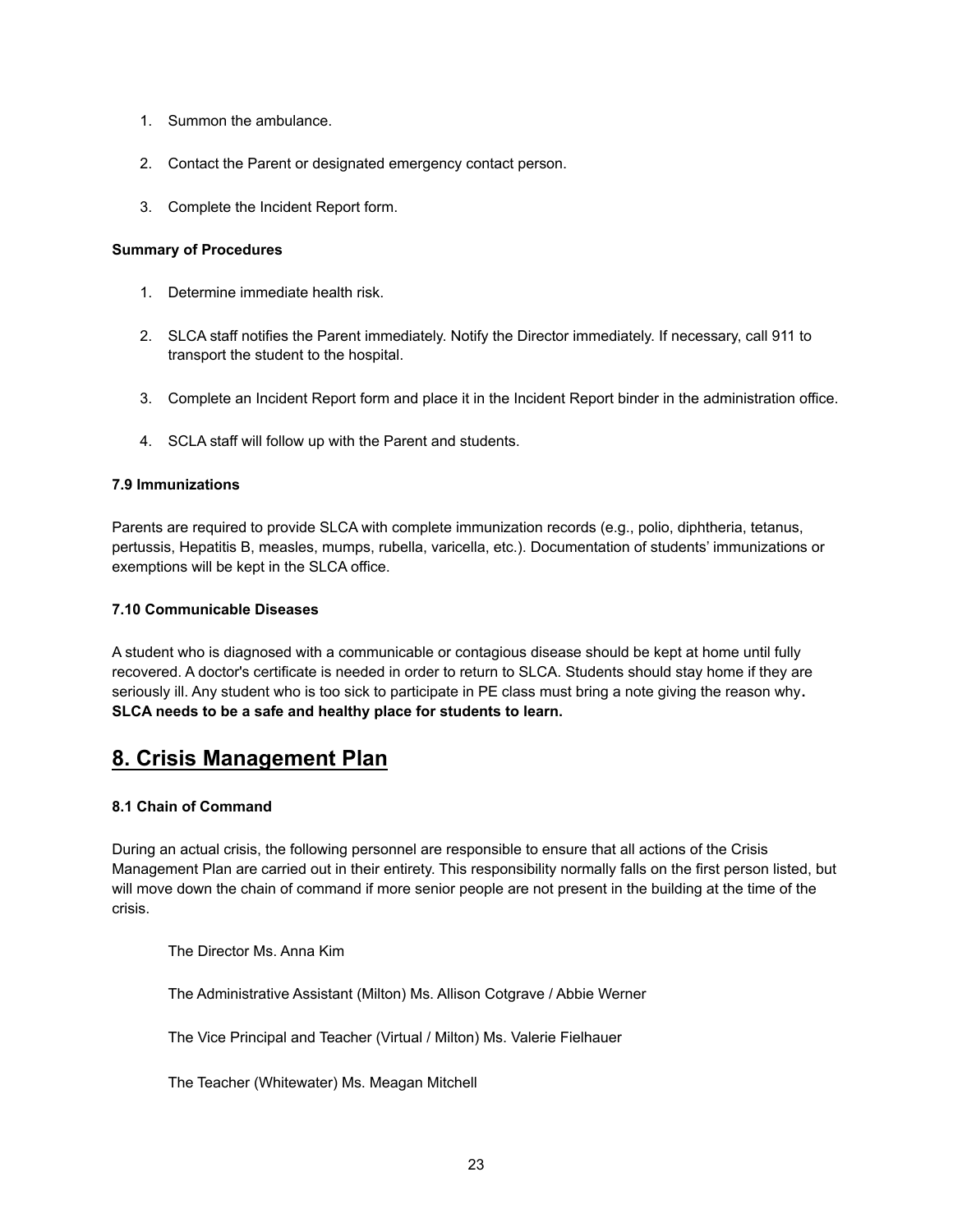#### <span id="page-23-0"></span>**8.2 Fire Drill Procedures**

#### **All classes will exit using the FIRE EXIT PLAN posted in each classroom.**

Homeroom teachers must do a walk-through with their classes. Each homeroom teacher should arrange a time in one class to take their students down on a walk through.

#### **Teachers**

- 1. When the fire alarm sounds, all instruction and activity will cease.
- 2. The teacher will have students line up quietly and vacate the building to the rallying point.
- 3. Bring a class list to do a roll call when out of the building.
- 4. Turn off the lights and close the classroom doors; please designate a student to be the last one out and be in charge of closing the door.
- 5. Supervise the class as they exit out of the building, in a quiet, orderly manner, to the rallying point (see map posted in classroom).
- 6. Itinerant teachers, teachers on prep, and all office staff must also leave the building in a quiet, orderly manner and gather at the rallying point according to the map.

\*Note to Teachers: Inform students if they are in the bathroom or the change room. They are to exit promptly and follow a line that is exiting on the main stairwell.

#### **Once the building has been vacated and students are assembled at the rallying point:**

- Students will gather in class units according to the map.
- Homeroom teachers will check the names and the number of their students.
- Teachers will send a runner to the Director or designee (who will be at the rallying point) reporting all students are safe and informing the Director of who is absent from SLCA or absent from the fire drill.
- Teachers on prep and office staff must report to the Director or designee.
- Teachers should ensure that classes are lined up straight and remain quiet listening for directions.
- Students will remain quietly in formation until dismissed by the Director or designee.
- Students will enter the building only after the Director or designee indicates it is safe to do so.
- Re-entry to the building will be done in a quiet, orderly manner.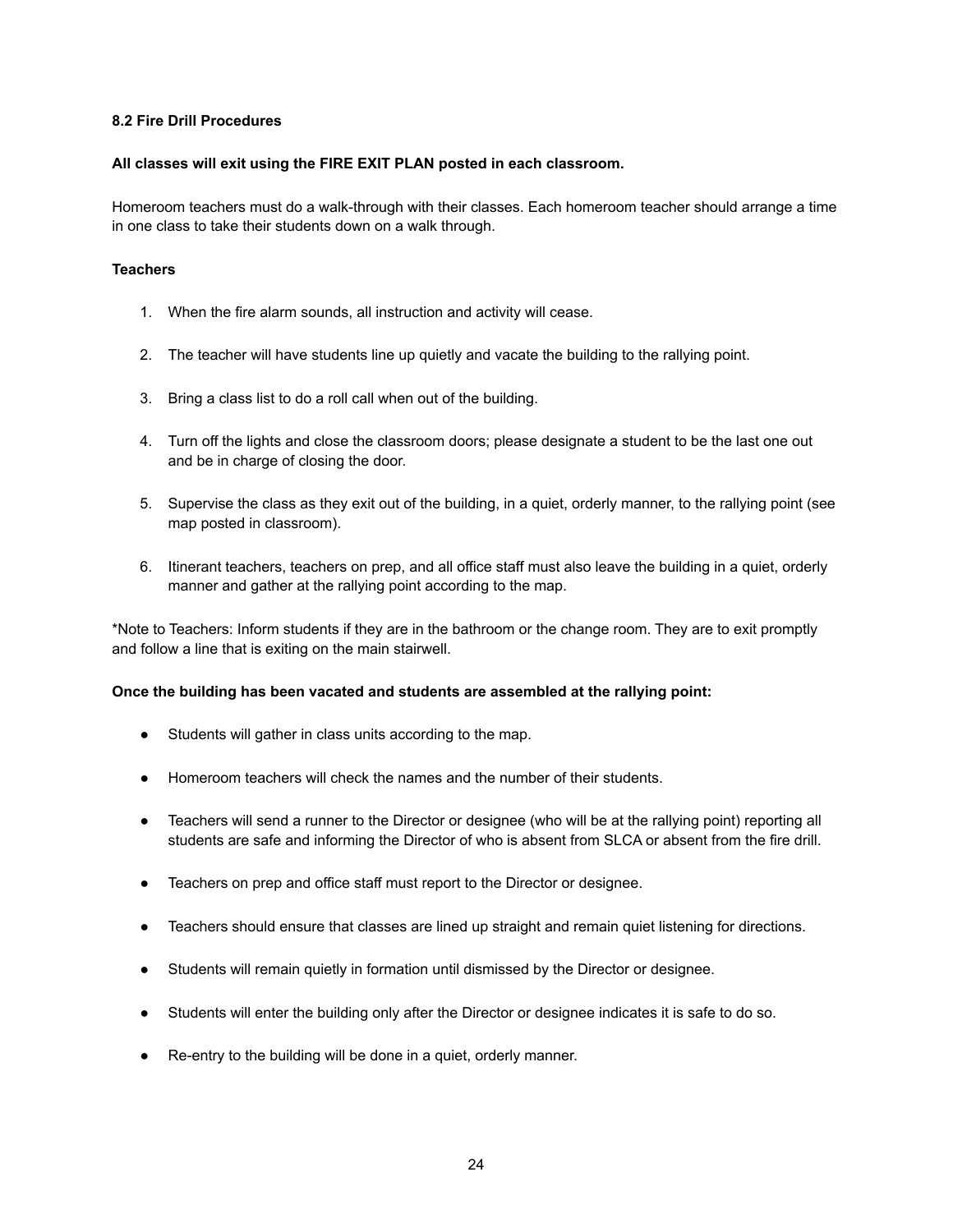#### <span id="page-24-0"></span>**8.3 Preparations for Evacuation**

In the case of an evacuation being deemed necessary, all teachers and families follow directives from the SLCA Director. The warning levels are as follows:

**Level 1**

- SLCA will be closed during this time.
- All students, teachers, and staff members are to be ready to go home when an evacuation announcement is made.

#### **Level 2**

- SLCA may be closed during this time.
- All students, teachers, and staff members may go home if an evacuation announcement is made.

#### **Level 3**

- SLCA will probably not be closed during this time.
- All students, teachers, and staff members will continue at SLCA until an evacuation announcement is made.

#### <span id="page-24-1"></span>**8.4 Procedures for an Earthquake**

SLCA will follow the same procedures in case of an earthquake based on the Federal Government regulations.

#### **Step 1:** In classrooms

- Students will position themselves in a squatting position underneath their desks.
- They will grab their desk legs to support and protect their body.
- Once the earthquake has subsided, the teacher will announce for the students to move out of the building to the designated meeting area.
- All students will stay clear of any broken window glass and proceed to the hallway and down the emergency exit locations.

#### **Step 2:** After evacuation of the building

- Check for any injuries amongst students and staff.
- All available adult staff will apply first aid and attend to those who are injured. The Director or designee will call 911 for any serious emergencies and, if required, an ambulance escort.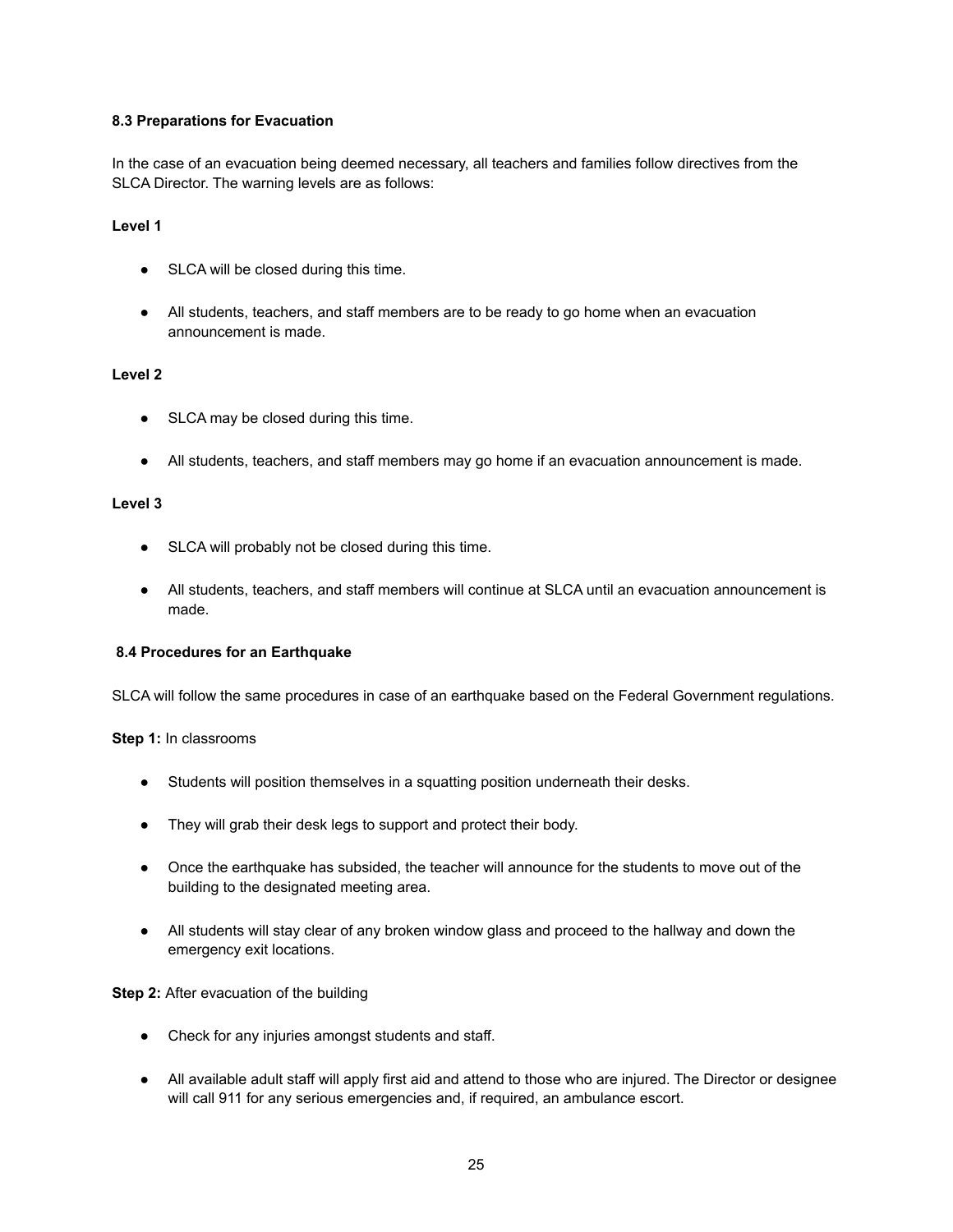- The Director will check on any government Emergency Alert text messages and national news stations/websites, then assess the building structure and determine whether it is safe to return inside the building (for less than 5.0 earthquake magnitude) or send the students home (for greater than 5.2 magnitude).
- Parents will then be informed of the situation through an SMS message or email advising them of the actions that have been taken (resume classes, or send home).
- In the case students will be sent home, Parents will be asked to pick up their children.
- In the case of returning to the building, the Director will check inside the building first to ensure the hallways and rooms are clear with no debris or broken glass.
- In the case the government makes a public announcement on procedures after the earthquake, SLCA will follow their request.

#### <span id="page-25-0"></span>**8.5 Bomb Threat**

The following procedures will go into effect as soon as it is known that a bomb exists, or is reported to exist, in the SLCA building.

- 1. The person answering the phone and receiving the bomb threat should use the Bomb Threat Action Sheet to get as much information as possible before the caller hangs up. A copy of the action sheet should be kept near the phone.
- 2. The person receiving the bomb threat should notify an administrator as soon as possible and should provide the administrator with all pertinent information. If the office staff cannot reach the administrator, they should initiate the following steps.

**Step 1:** Call 911 and inform the police of the bomb threat.

- **Step 2:** A message will be sent via an SMS message to notify the staff of the bomb threat.
- **Step 3:** The teachers and staff should quickly check their areas for any "strange boxes or packages." **Make sure all cell phones are turned off and not used until further notice.** Do not let this check delay your departure from the building. Make sure all book bags are accounted for. **Do Not Touch** any suspicious package. Report them to the Administration office after everyone has left the building.
- **Step 4:** The Director (or staff) will sound the fire alarm and clear the building. Students and staff will leave the building using the normal Fire Drill procedures with the idea that everyone should move as far away as possible from the building.
- **Step 5:** The Administrative Staff will check to ensure everyone has left the building.
- **Step 6:** Teacher / staff will make a roll check to ensure everyone is accounted for. Names of missing students / staff will be relayed to the Director.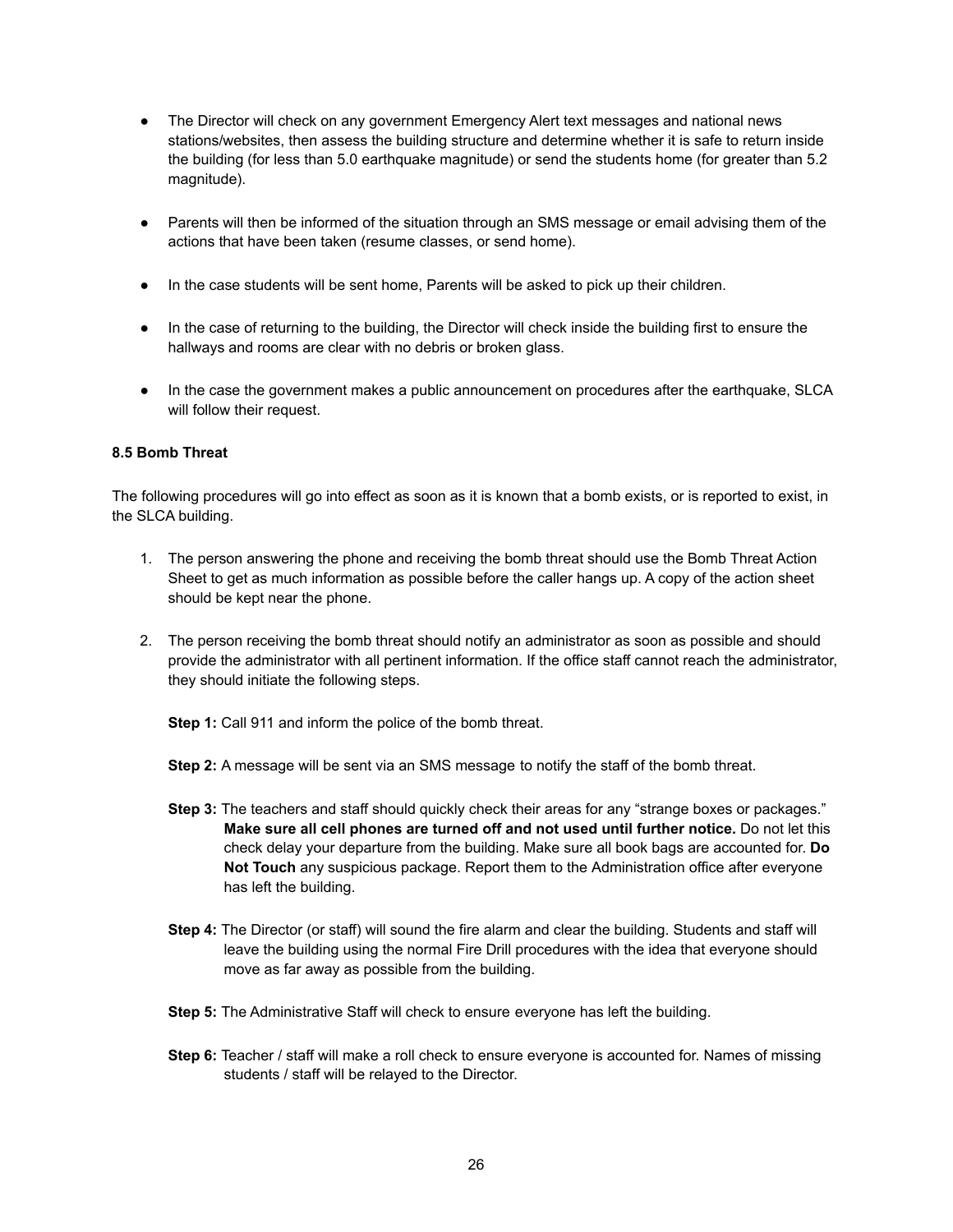- 3. The Director will meet with police, fire, and public safety officials when they arrive and assist them as needed.
- 4. After the search is completed, the Director and local officials will determine if the building should be reentered.
- 5. If SLCA cannot be re-entered, the students will be moved to the closest available facility that can house them (field across the street).
- 6. Students will re-enter the building when directed by the Director or staff personnel. No electronic devices shall be used to recall students into the building.
- 7. The Director or designated person will inform the SLCA Board, media, and Parents of the nature of the incident.

\_\_\_\_\_\_\_\_\_\_\_\_\_\_\_\_\_\_\_\_\_\_\_\_\_\_\_\_\_\_\_\_\_\_\_\_\_\_\_\_\_\_\_\_\_\_\_\_\_\_\_\_\_\_\_\_\_\_\_\_\_\_\_\_\_\_\_\_\_\_\_\_\_\_\_\_\_\_\_

\_\_\_\_\_\_\_\_\_\_\_\_\_\_\_\_\_\_\_\_\_\_\_\_\_\_\_\_\_\_\_\_\_\_\_\_\_\_\_\_\_\_\_\_\_\_\_\_\_\_\_\_\_\_\_\_\_\_\_\_\_\_\_\_\_\_\_\_\_\_\_\_\_\_\_\_\_\_\_

\_\_\_\_\_\_\_\_\_\_\_\_\_\_\_\_\_\_\_\_\_\_\_\_\_\_\_\_\_\_\_\_\_\_\_\_\_\_\_\_\_\_\_\_\_\_\_\_\_\_\_\_\_\_\_\_\_\_\_\_\_\_\_\_\_\_\_\_\_\_\_\_\_\_\_\_\_\_\_

#### **Things to Ask the Caller:**

- 1. Ask the caller to repeat the initial statement.
- 2. Location of the bomb
	- Inside building
	- Outside building
	- Room

3. When will the bomb go off? \_\_\_\_\_\_\_\_\_\_\_\_\_\_\_\_\_\_\_\_\_\_\_\_\_\_

- 4. What type of bomb? Pipe ( ) Box ( ) Bag ( )
- 5. How large / what type of explosives?
- 6. Timer or remote detonation?
- 7. Why is caller doing this? (Very important)

#### 8. Listen For

- Accent
- Type of speech
- Background noise
- Male / Female
- Adult / Child
- Sober / Drunk
- 9. Call the Director and inform them of the bomb threat, providing as much specific information as possible (bomb location, when it will go off, what it looks like, etc.).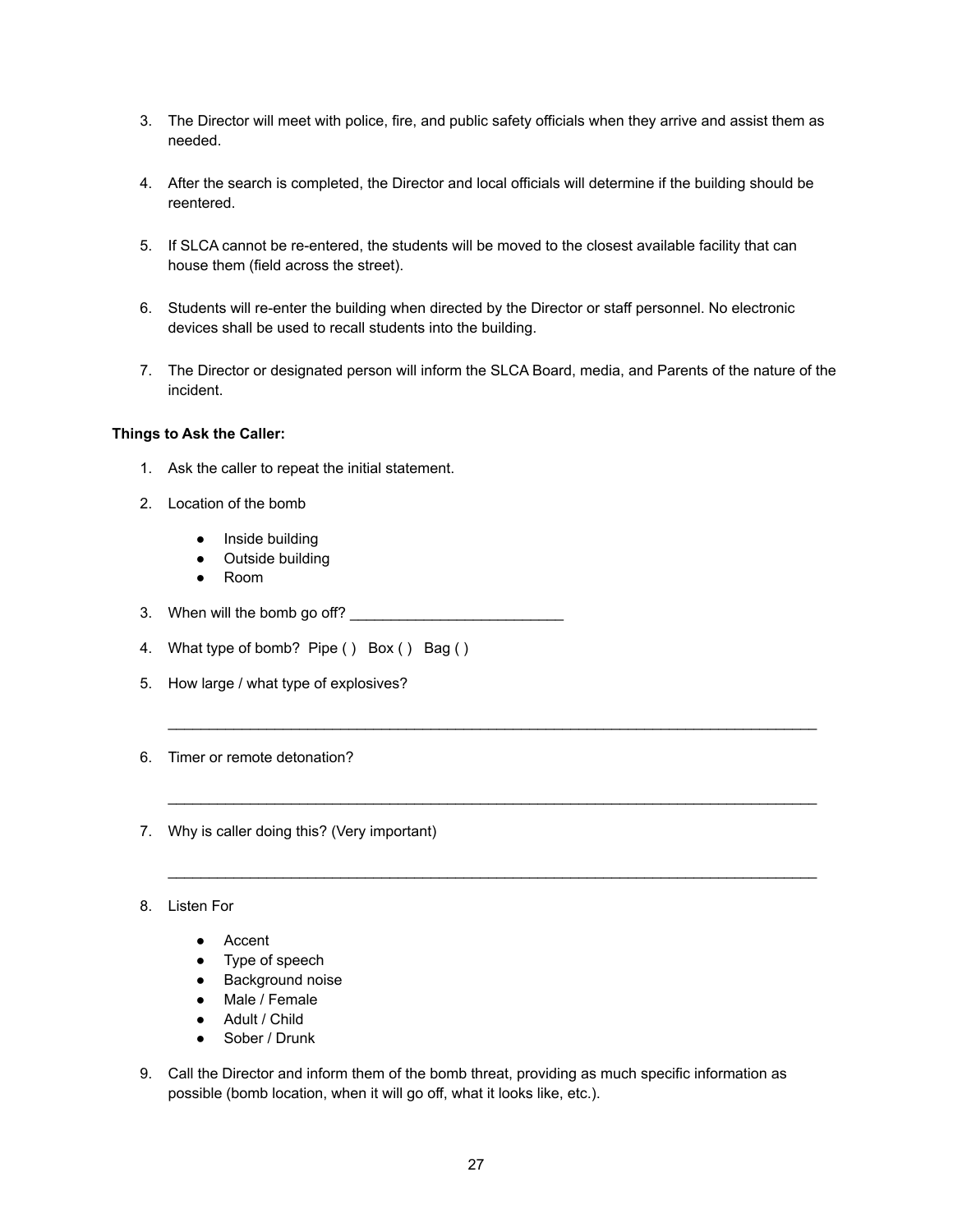#### <span id="page-27-0"></span>**8.6 Flooding Procedures**

When a flood is reported to be approaching the local county area, the following actions should be taken:

- 1. Inform Parents and faculty that SLCA will follow the same closure schedule as local schools and that information regarding the reopening of SLCA will be communicated via SMS or email.
- 2. Secure all loose items outside the building.
- 3. Ensure all windows and doors are shut.
- 4. Cover computer equipment and projectors with trash bags. Take all electronics off the floor.
- 5. Put important academic materials inside cabinets or desks.
- 6. Verify the Director has an up-to-date list of all staff phone numbers.
- 7. Classroom teachers should take home with them a list of phone numbers for all their students.
- 8. When a flooding has passed, SLCA will normally reopen at the same time as the local schools. If possible, SLCA may reopen earlier or later than the local schools. This will be communicated via SMS or email.

#### <span id="page-27-1"></span>**8.7 Armed Intruder Procedures**

If an armed intruder is observed on the grounds or inside the building, this should be reported to the main office immediately. Report the number of intruders, their location, and the weapons they possess.

#### **The office staff member will immediately inform the Director and the following actions will be taken:**

- 1. Announce **"CODE RED"** via SMS to all faculty and staff.
- 2. Call 911.

Lock all office doors, turn off all lights, and stay near the back of the office out of sight of the front windows and monitor the phone.

#### **Upon receiving the CODE RED message, the following actions will be taken:**

#### ADMINISTRATIVE PERSONNEL:

- 1. Lock all exterior doors.
- 2. Ensure that all classes that are outside have received the Code Red message and have come inside. If the intruder is in the building, they should find a safe place outside.
- 3. Ensure that all classes on the school premises have received the Code Red message.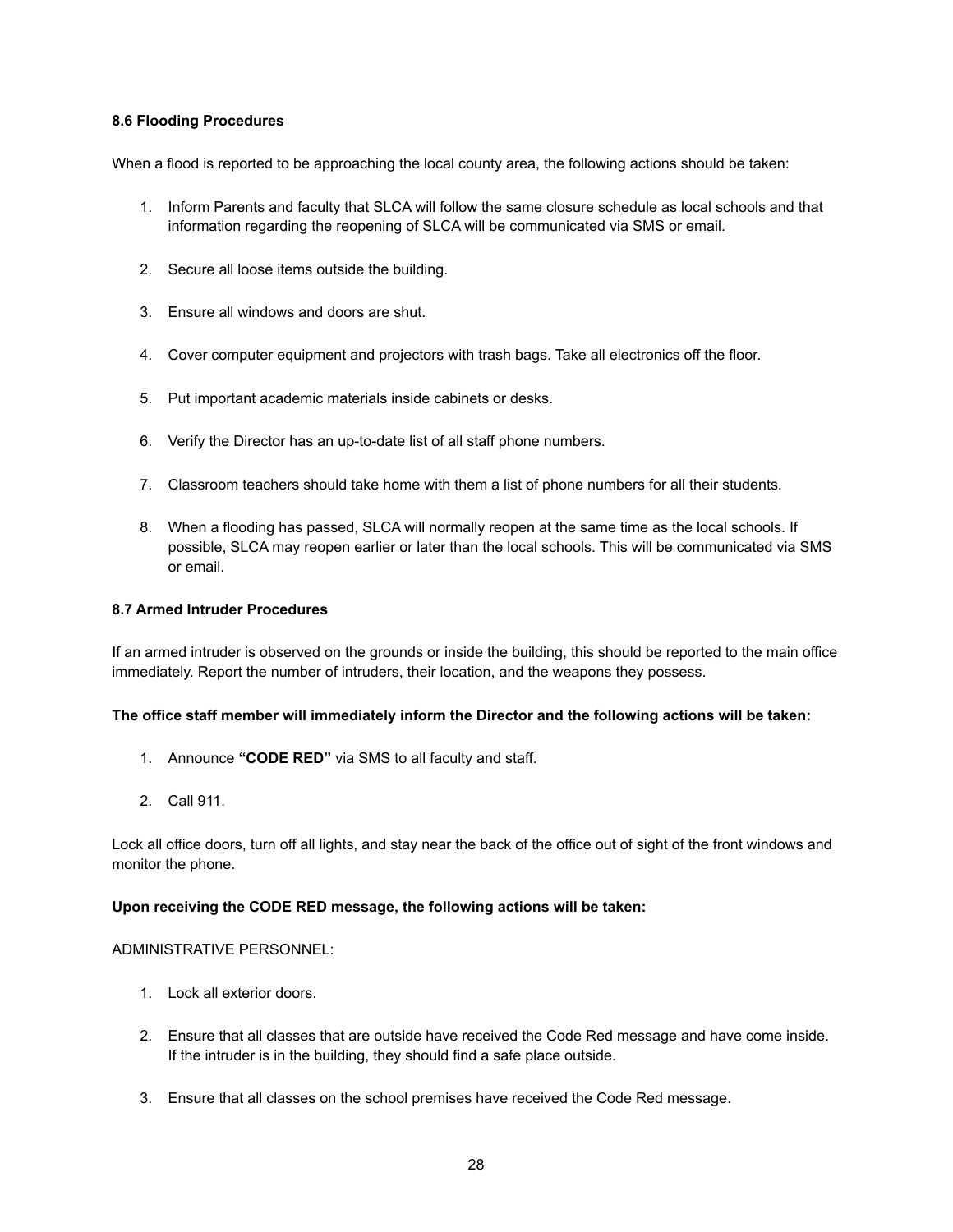4. If the intruder is outside the building, monitor the doors from a safe location and admit only the police or other authorized personnel.

#### CLASSROOM TEACHERS

- 1. Check the hallway outside your classroom and get any students in the hallway inside your classroom. If your classroom is the closest one to the restroom, check the restroom and get any student in the restroom inside your room.
- 2. Lock the classroom door and cover the window in the door. Close window blinds.
- 3. Turn off the lights.
- 4. Seat students along the inner wall away from doors and windows.
- 5. Remain calm. Take an accurate count of students and their names. Do not attempt to contact anybody about any of your students that are missing since students in the hallway and restrooms will go to the closest classroom.
- 6. Turn on your cell phone if you have one.
- 7. Wait for information regarding the intruder.
- 8. Keep doors locked until an appropriate announcement has been made.

The lockdown will end when any one of the administrative staff announces via SMS that "**THE CODE RED MEETING HAS BEEN CANCELLED**."

#### <span id="page-28-0"></span>**8.8 Student with a Weapon**

If a student with a weapon is observed on the grounds, the following actions should be taken:

- 1. Immediately inform the Director. Report the name of the student, location, and type of weapon.
- 2. The Director or designated administrative staff will immediately activate the **Armed Intruder on Campus Procedure.**
- 3. Get other students away from the area.
- 4. Do not confront the student alone.

#### <span id="page-28-1"></span>**8.9 Tornado**

All classes will exit using the Tornado SAFETY PLAN posted in each classroom.

When tornado warnings sound, all instruction and activity will cease: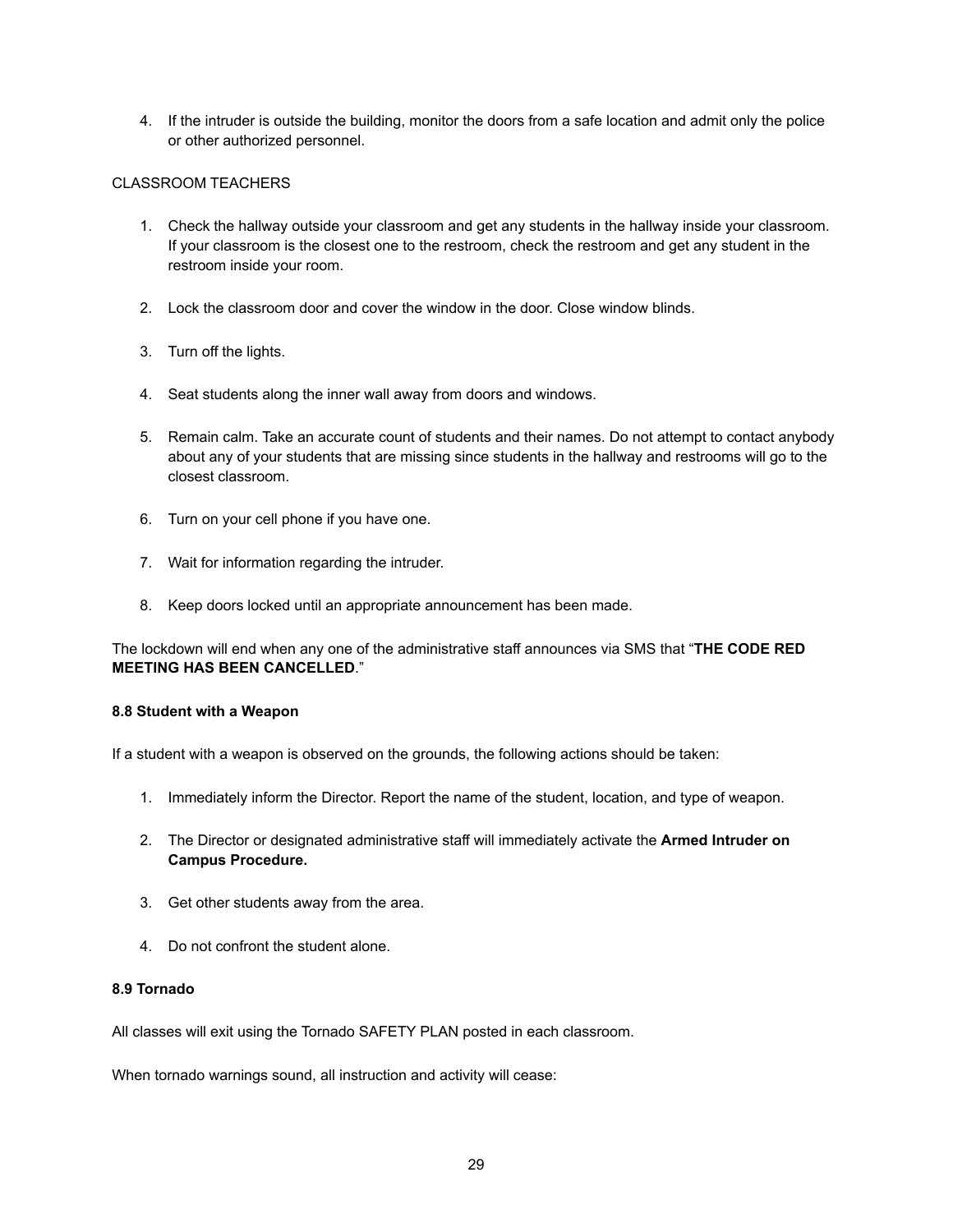- 1. The teacher will have students line up quietly and go to their assigned emergency locations in each school building.
- 2. Bring a class list to do a roll call when in the assigned emergency location. No student is allowed to leave the school grounds unless the Parent physically appears in the building to escort the child home. It is then the Parent's responsibility to report to their child's assigned emergency location to sign their child out for release. At no time will employees or other students be placed in unsafe situations in order to accommodate such releases.
- 3. Students and staff should remain in the assigned emergency location (interior room) until directed to do otherwise by local weather authorities.
- 4. Supervise the class as they position themselves (away from any sharp or loose objects). Everyone should then crouch low with their head down, protecting the back of the head with the arms.
- 5. Itinerant teachers, teachers on prep, and all office staff must also go to the assigned safe place according to the posted map.

### <span id="page-29-0"></span>**9. Information Resources / Technology Policy and Procedures**

#### <span id="page-29-1"></span>**9.1 Technology Policy**

Electronic devices have become a common means of communications and information access in today's society. However, these devices have the potential of disrupting learning. SLCA has therefore created this policy to govern the possession and use of personal electronic devices on SLCA premises, during class hours, and at SLCA-sponsored activities.

#### **Definition**

For purposes of this policy, "personal electronic device" means any device that a student is in possession of which electronically communicates, sends, receives, stores, reproduces, or displays voice and/or text communication or data. These include, but are not limited to, cellular phones, pagers, smart phones, music and media players, gaming devices, tablets, laptop computers, and personal digital assistants.

Depending on campus rules, students may have their personal electronic devices (smartphones, tablets, etc.) collected at the beginning of the day by their homeroom teacher. Student's' personal electronic devices will be returned to them upon dismissal at the end of the day. While in the teachers' possession, students' smartphones will be kept in a secure case designed to safely store smartphones.

#### **Unauthorized Use**

Unauthorized use of personal electronic devices that is considered a major misbehavior includes, but is not limited to, the following:

1. Possessing, viewing, sending, or sharing video or audio information having sexual, violent, or threatening content on campus or at SLCA events shall be prohibited and may result in disciplinary action and/or confiscation of the personal electronic device.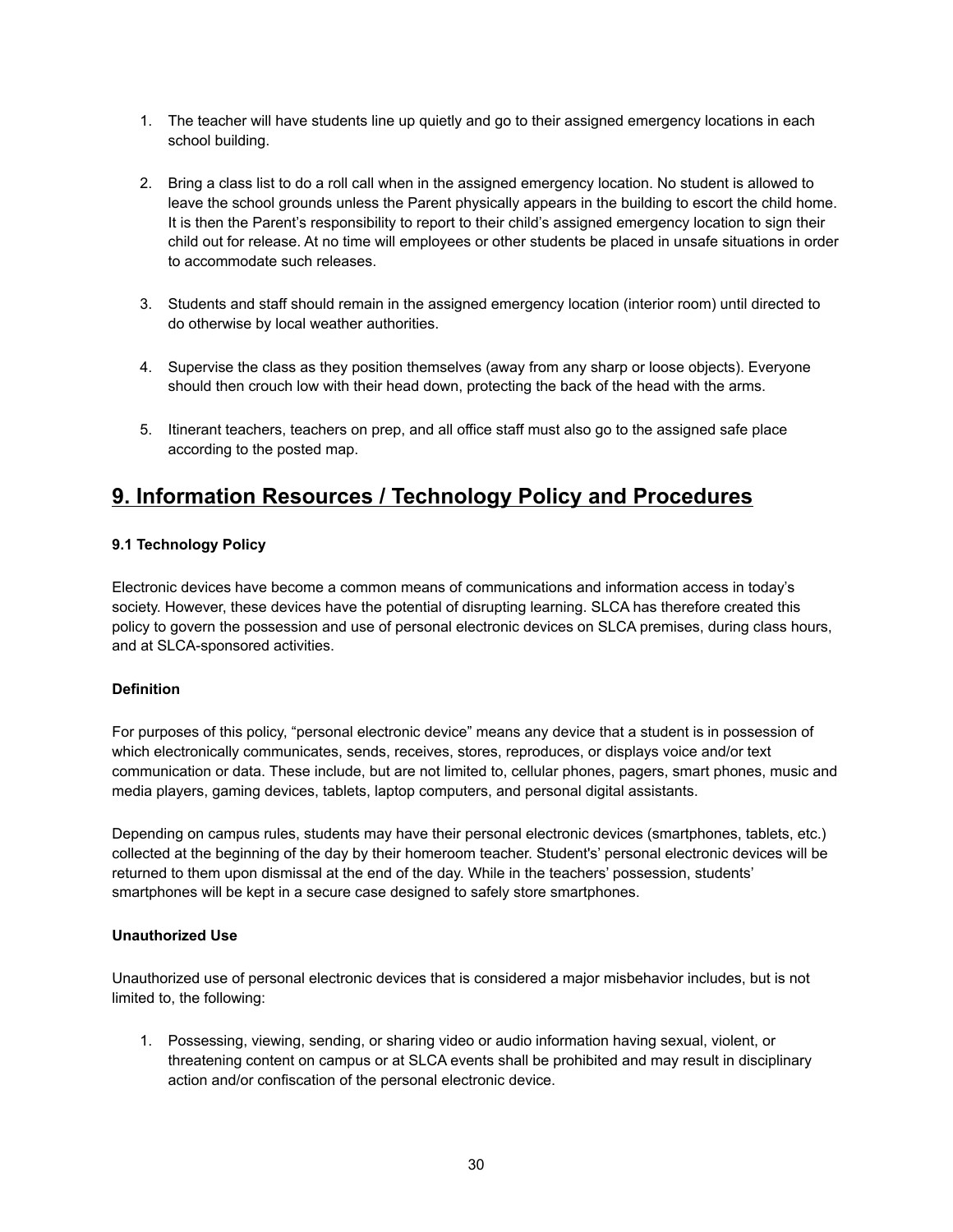- 2. Transmitting SLCA materials for unethical purposes such as cheating.
- 3. Any activity that may be in violation with the SLCA Bullying/Harassment policy.

#### **Prohibitions on Audio or Camera Recording**

The use of audio recording or camera functions of electronic devices is strictly prohibited on SLCA premises at all times, except under the following circumstances:

- 1. The use is at the direction of the SLCA Director for educational purposes.
- 2. The use is determined by the administration to be necessary for other special circumstances, health-related reasons, or emergency.

#### **Security of Devices**

Students shall be personally and solely responsible for the security of electronic devices brought to SLCA. SLCA shall not assume responsibility for theft, loss, damage, or unauthorized calls made by the electronic device. If devices are loaned to or borrowed and misused by non-owners, device owners are jointly responsible for the misuse or policy violation(s).

#### **Reporting**

Individuals wishing to report a violation of this policy shall contact the SLCA Director.

#### **Disciplinary Actions**

Violation of this policy will result in discipline up to and including suspension and notification of law enforcement authorities. A student who violates this policy may be prohibited from possession of an electronic device at SLCA or SLCA related events.

#### **Confiscation**

If a student violates this policy, his/her electronic device will be confiscated. When the Director, teacher, security official, or any other SLCA employee confiscates an electronic device under this policy, he/she shall take measures to label and secure the device or turn the device over to the SLCA Director as soon as the employee's duties permit. The electronic device will be released/returned to the student's Parent **only after the student has complied with any disciplinary consequences that are imposed**.

- **1st Confiscation:** Student may pick up electronic device at the end of the day from the Director or security office.
- **2nd Confiscation:** Parent may pick up electronic device at the end of the day from the Director or security office.
- **3rd Confiscation:** Students will lose privilege to have any electronic device at SLCA for the remainder of the year.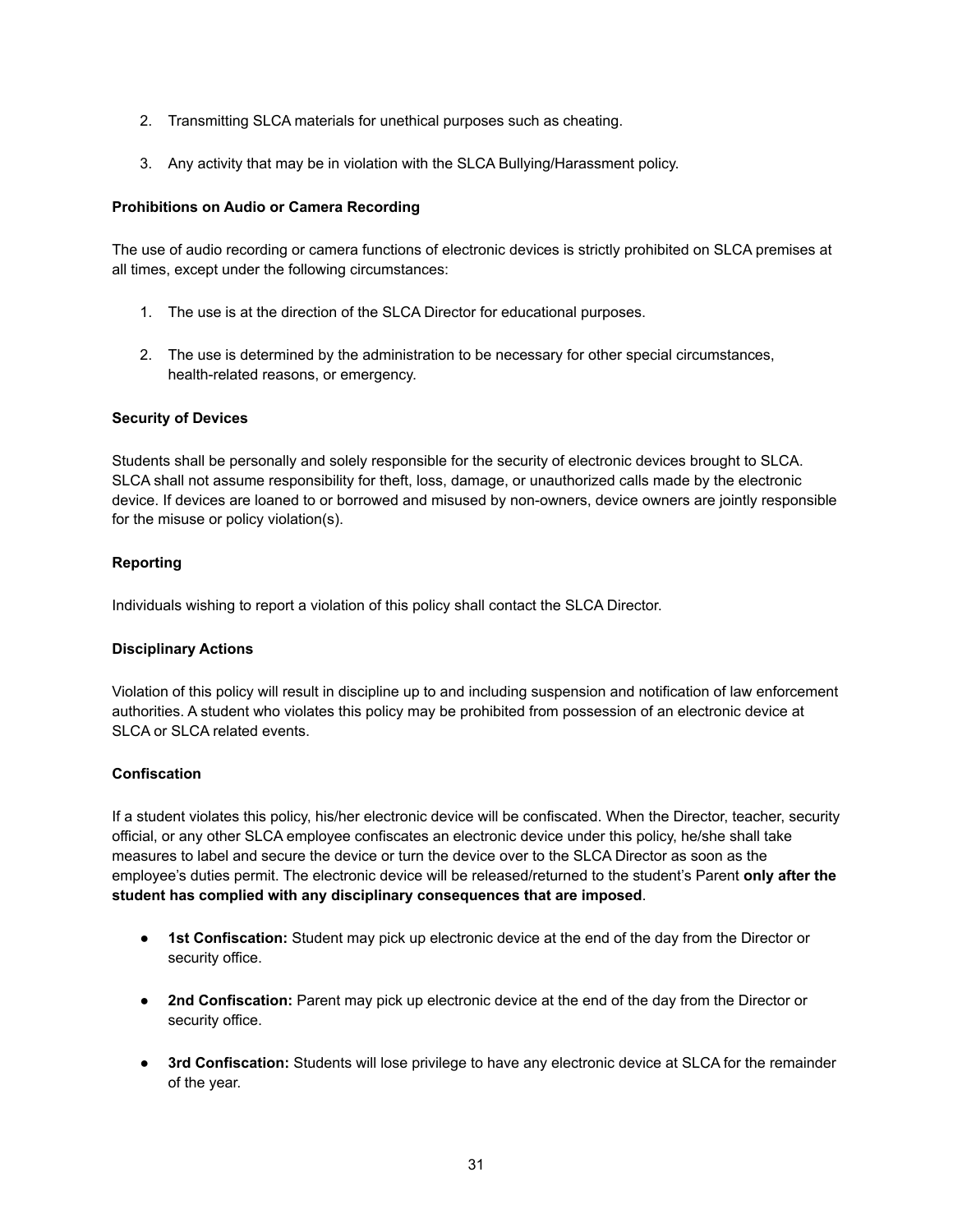#### <span id="page-31-0"></span>**9.2 SLCA Internet Safety System**

#### **Student Safety at SLCA**

We believe that to ensure that students use the Internet safely and responsibly, *education* is the key. This will be a goal that SLCA educators will strive towards as we implement this program. Along with this goal, all the current measures we will take to ensure student safety while using the Internet at SLCA are listed below:

- 1. **Internet Service Provider (ISP)** With the help of our ISP assistance, they help to further block things that could be a distraction to education. They currently block websites that contain online games. We can also work with them in the future to block other undesirable websites.
- 2. **Teachers** It is the responsibility of SLCA teachers to actively monitor what the students are working on or looking at on their devices. Teachers can check a student's Internet use history through whichever Internet browser that the students are currently using. Teachers will also be randomly checking the safety settings on search engines.
- 3. **Digital Education -** It is a priority this year that we educate our students on becoming responsible and positive digital citizens. This includes outlining ways to stay safe and use good judgement while utilizing the Internet.

#### <span id="page-31-1"></span>**9.3 Information Resources Safety**

Information resources are carefully reviewed by SLCA staff in order to uphold the commitment to Christian education. Unless books/movies of fantasy contain a significant amount of evil or evil triumphs over good, they will be considered separately on their other merits for selection or rejection. No materials will be selected that deal with witchcraft and demon possession unless such material is presented as satanic for the purposes of comparative religious studies.

#### <span id="page-31-2"></span>**9.4 SLCA Student Commitment to Responsibility and Safety**

SLCA will strive to ensure that our educational goals for the laptop program are being met. As an essential means for a successful laptop program, we believe that students must always use their laptops responsibly and safely. Therefore, at the beginning of the academic year, students may be required to attend technology orientation sessions which will culminate in the distribution of two important contractual agreement forms for students and Parents.

- 1. *The Google Accounts & Google Apps for Education Parent Consent Form* is a signed form which gives Parental permission and consent for students to be issued Google accounts from SLCA and utilize Google Apps for Education.
- 2. *The Student Internet Use Agreement* is a signed commitment whereby the student promises to be honest and responsible in using laptops at SLCA. Parents must also sign the commitment to support the efforts of SLCA to maintain a safe and productive digital learning environment. Failure by students to honor the terms of the *Student Internet Use Agreement* will result in disciplinary actions.